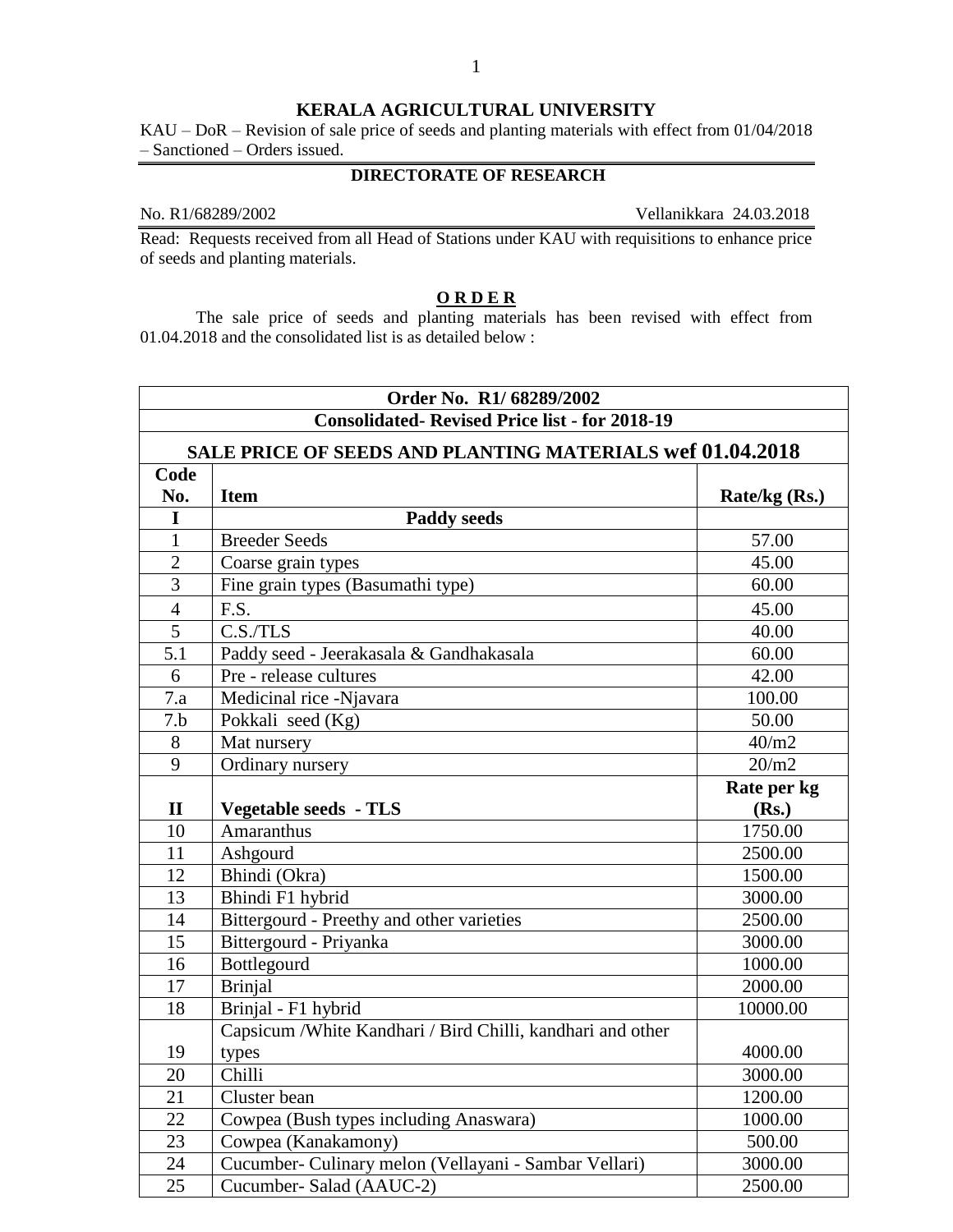| 26              | Cucumber-OP melon (Mudikode/Arunima/Soubhagya)            | 2000.00            |
|-----------------|-----------------------------------------------------------|--------------------|
| 27              | Dolicohos Bean                                            | 1000.00            |
| 28              | French bean                                               | 500.00             |
| 29              | Drumstick seeds                                           | 2500.00            |
| 30              | Pumpkin                                                   | 2000.00            |
| 31              | Ridge gourd/Smooth gourd                                  | 1500.00            |
| 32              | Snake gourd                                               | 2500.00            |
| 33              | Sword bean/Jackbean                                       | 1000.00            |
| 33.1            | Clove bean                                                | 1500.00            |
| 34              | Tomato                                                    | 7000.00            |
| 35              | Watermelon                                                | 2000.00            |
| 36              | Winged bean                                               | 1000.00            |
| 37              | Yard long bean                                            | 2000.00            |
| III             | <b>Vegetable seedlings/Cuttings</b>                       | <b>Rate/Unit</b>   |
| 38              | Agathicheera (PB)                                         | 15.00              |
| 39              | Bare root seedlings (ordinary)                            | 1.00               |
|                 | Brinjal- Hybrid, Cabbage, Snakegourd, Bittergourd,        |                    |
| 40              | Cauliflower & Capsicum (bare root) and other seedlings    | 2.00               |
|                 | Cabbage, cauliflower seedlings in pro trays, bittergourd, | $225.00/-$ per 100 |
| 41              | kanthari, snakegourd and other hybrids                    | seedlings          |
| 42              | Vegetable seedling (PB)                                   | 10.00              |
| 43              | Capsicum seedling (SP)                                    | 25.00              |
| 44              | Chilli (PB)                                               | 10.00              |
| 45              | Cucurbit seedlings in paper cups                          | 5.00               |
| 46              | Curry Leaf Seedling (PB)                                  | 15.00              |
| 47              | Drumstick limb cutting-rooted (PB)                        | 30.00              |
| 48.1            | Drumstick(limb cutting)                                   | 25.00              |
| 48.2            | <b>Annual Drumstick seedling PB</b>                       | 15.00              |
| 48.3            | Drumstick Seeds (Packet)                                  | 20.00              |
| 48.4            | Sour soap seed (Packet)                                   | 30.00              |
| 49              | Hogplum limb fresh cutting (Ambazham)                     | 25.00              |
| $\overline{50}$ | <b>Ivygourd Stem cutting (PB)</b>                         | 15.00              |
| 51.1            | Vegetable grafts in protrays (per graft)                  | 5.00               |
| 51.2            | Vegetable grafts along with protrays (104 plants)         | 420.00             |
| IV              | Pulse and oil seeds                                       | Rate/kg            |
|                 | Pulses [Cowpea - Krishnamony, Hridya & Sreya) green gram, |                    |
| 52              | red gram, black gram(per kg)                              | 180.00             |
| 52.1            | Pulses(horse gram)                                        | 70.00              |
| 53              | Sesamum                                                   | 300.00             |
| $\mathbf{V}$    | <b>Plantation crops</b>                                   | Rate/No.           |
|                 | Arecanut Seedlings (PB) (Mangala, Sumangala and other     |                    |
| 54              | varieties)                                                | 25.00              |
| 55              | Arecanut Seedling (PB) (Mohitnagar)                       | 30.00              |
| 56              | Cashew Graft(PB)                                          | 50.00              |
| $56-1$          | <b>Cashew Seedling</b>                                    | 15.00              |
| 57              | Cocoa -Poly clonal Hybrid Seedling (PB)                   | 20.00              |
| 58              | Cocoa -Budded Seedling (PB)                               | 50.00              |
| 59              | Cocoa-Hybrid seed pod                                     | 8.00               |
| 60              | Cocoa-Ordinary seed pod                                   | 5.00               |
| 61              | Coconut seed nut-OP (WCT)                                 | 50.00              |
| 62              | Coconut seednut - Komadon                                 | 70.00              |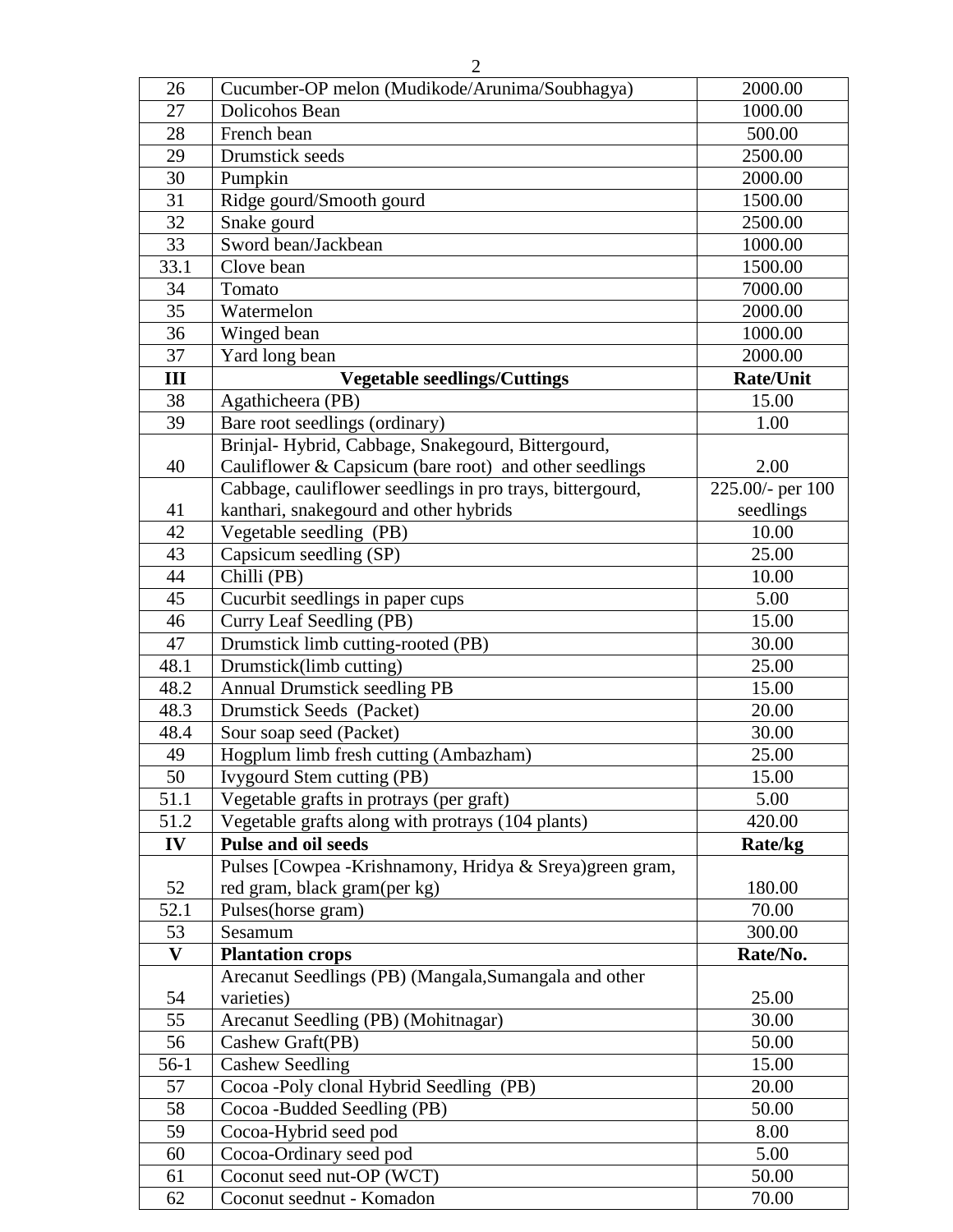| 63       | Coconut seednut-Hybrid                                    | 150.00   |
|----------|-----------------------------------------------------------|----------|
| 64       | Coconut Seedling (Bare root)- OP (WCT)                    | 100.00   |
| 65       | Coconut seedling (Bare root)- Komadan                     | 120.00   |
| $65 - 1$ | Coconut seedling (Poly Bag)- Komadan                      | 150.00   |
| 66       | Coconut Seedling (Bare root)- Hybrid                      | 250.00   |
| 67       | Coconut seedling (Poly Bag)-ordinary (WCT/OP var)         | 130.00   |
| 68       | Coconut seedling (Poly Bag) -Hybrid                       | 280.00   |
| 69       | Coconut seedling (Poly Bag)-Dwarf                         | 150.00   |
| 69.1     | Coconut seedling (Bare root)- Dwarf                       | 120.00   |
| 70       | Coffee Seedling                                           | 10.00    |
| VI       | <b>Spices</b>                                             | Rate/No. |
| 71       | African Coriander(PB)                                     | 10.00    |
| 72       | All Spice(PB)                                             | 20.00    |
| 73       | Betel Vine Rooted Cutting (PB)                            | 10.00    |
| 74.a     | Bush Pepper (Medium Poly Bag)                             | 75.00    |
| 74.b     | Bush Pepper (Medium Poly Bag)- Panniyur 8 and Vijay       | 100.00   |
| 75       | Cardamom Seedling (Secondary stage)                       | 8.00     |
| 76       | Cardamom sucker-PV-1, PV-2                                | 40.00    |
| 77       | Cardamom sucker-Ordinary                                  | 25.00    |
| 78       | Cardamon Seedling (Primary stage)                         | 2.00     |
| 79       | Cinnamon Seedlings(PB)                                    | 15.00    |
| 80       | Clove Seedling (PB)                                       | 25.00    |
| 81       | Garcinia Grafts (PB)- KAU Varieties                       | 100.00   |
| 82       | Garcinia Grafts (PB)- Local Varieties                     | 50.00    |
| 83       | Ginger-Mini set Rhizome Seedlings in Protray              | 4.00     |
| 84       | Mint (Pothina) (PB)                                       | 10.00    |
| 85       | Nutmeg Seedling (PB)                                      | 25.00    |
| 86       | Nutmeg-Graft/ bud straight shoot(LP/Poly bag)             | 500.00   |
| 87       | Nutmug- Graft/bud-straight shoot (Medium Polybag)         | 250.00   |
|          | Pepper rooted Cutting in PB - Karimunda & other local     |          |
| 88       | varieties - Panniyur -1                                   | 10.00    |
| 89       | Pepper Cutting - Panniyur 2,3,4,5, 6, 7, 8, Vijay         | 15.00    |
|          |                                                           |          |
|          | Pepper Cutting - Serpentine layer single plant(PB)- P 1 & |          |
| 90       | Karimunda & other ordinary                                | 20.00    |
| 91       | Pepper - Layer - Panniyur 2-8 and Vijay                   | 30.00    |
| 92       | Pepper Graft on colubrinum (PB)                           | 50.00    |
| 93       | Rajapuli seedling (PB)                                    | 10.00    |
| 94       | Turmeric Protray Rizome bit Seedling                      | 3.00     |
| 95       | Vanilla Cutting/m                                         | 10.00    |
| 96       | Vanilla rooted cuttings(PB)                               | 10.00    |
| VII      | <b>Fruit crops</b>                                        | Rate/No. |
| 97       | Acid Lime (PB) seedling                                   | 30.00    |
| 98       | Annona seedling(PB)                                       | 20.00    |
| $98-1$   | Annona muricata (mullatha) (PB)                           | 30.00    |
| 99       | Ari Nelli seedlings (PB)                                  | 20.00    |
|          | Banana suckers (Palayankodan & Ordinary Desert and Grand  |          |
| 100      | Naine, Robusta, Culinary varieties)                       | 15.00    |
|          | Banana suckers (Quintal, Poovan, Kadali, Zansibar, Big    |          |
| 101      | ebanga, Red banana & Nendran varieties)                   | 20.00    |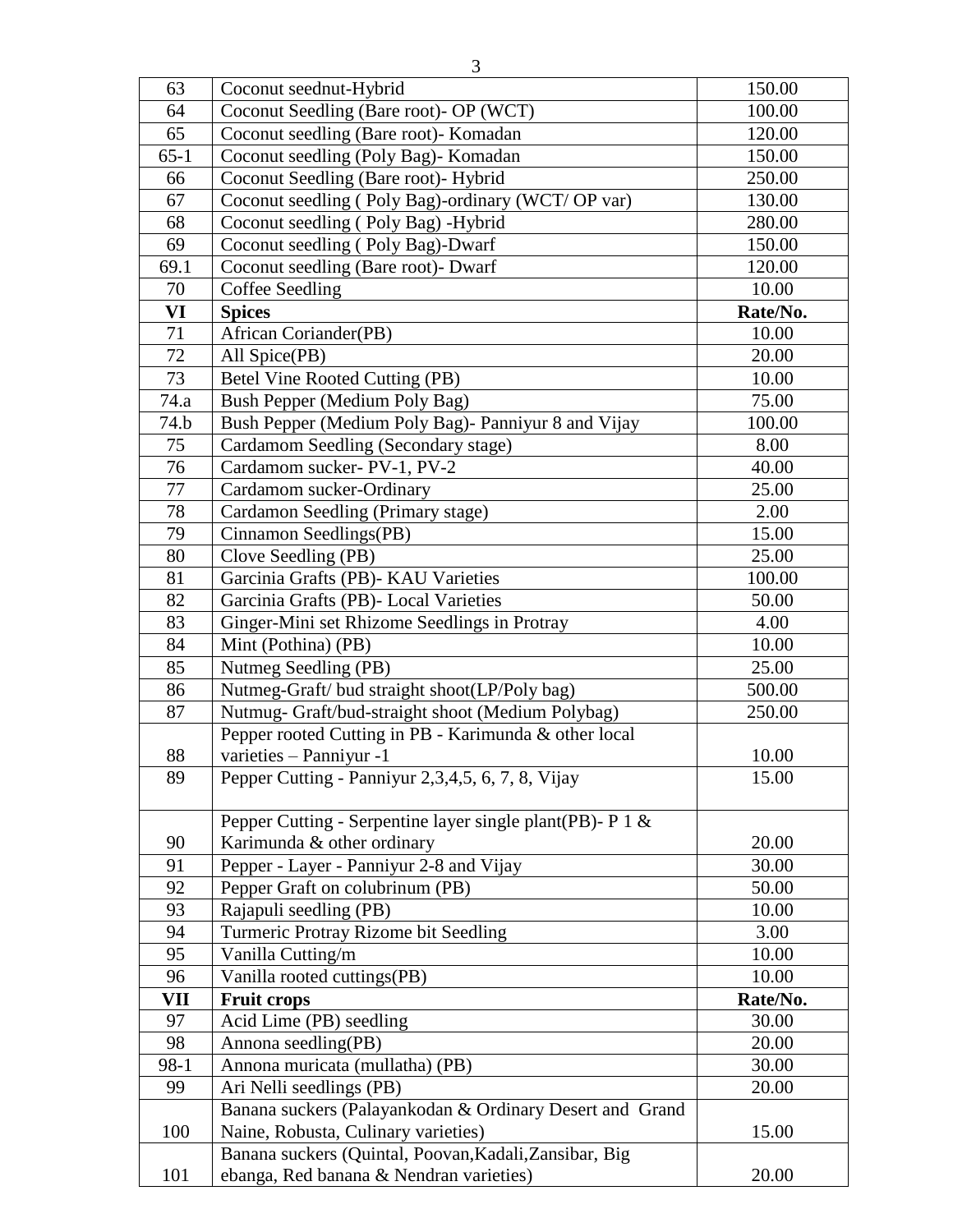|           | Banana suckers (Koombillakannan, Attunendran,                    |         |
|-----------|------------------------------------------------------------------|---------|
| 102       | Chengalikkodan)                                                  | 30.00   |
| 103       | Bilimbi seedling(PB)                                             | 15.00   |
| 104       | Breadfruit Layer(Medium Polybag)                                 | 50.00   |
| 104.1     | Butter fruit seedling(Avacado) (PB)                              | 20.00   |
| 104.2     | Butter fruit grafts (Avacado) (PB)                               | 75.00   |
| 105       | Carambola seedling(PB)                                           | 15.00   |
| 106       | Chamba Layers(PB) Ordinary varieties                             | 25.00   |
| 107       | Chamba Layers(PB) Seedless varieties                             | 40.00   |
| 108       | Chamba seedling (PB)                                             | 15.00   |
| 109       | Other Citrus seedling(PB)                                        | 30.00   |
| 110       | Durian seedling(PB)                                              | 50.00   |
| 111       | Egg fruit seedling(PB)                                           | 20.00   |
| 112       | Grapes cuttings(PB)                                              | 20.00   |
| 113       | Guava layer (PB)                                                 | 40.00   |
| 114       | Jack Graft-All varieties(PB)                                     | 75.00   |
| 115       | Jack Graft-sindhoor & other special varieties (PB)               | 150.00  |
| 116       | Lemon /Lime layer(PB)                                            | 40.00   |
| 117       | Litchi-layer (PB)                                                | 50.00   |
| $117 - 1$ | Litchi Seedling (PB)                                             | 20.00   |
| 118       | Lovi-lovi Layer(PB)                                              | 40.00   |
| 119       | Lovi-lovi seedling(PB)                                           | 20.00   |
| 120       | Malayan apple seedling(PB)                                       | 20.00   |
| 121       | Mango graft (Large Pot)                                          | 250.00  |
|           | Mango Graft (Medium Pot) Ordinary varieties (Approach            |         |
| 122       | graft)                                                           | 100.00  |
|           | Mango graft (Medium Pot) Hybrid / rare varieties (Approach       |         |
| 123       | graft)                                                           | 125.00  |
| 124       | Mango graft- Ordinary varieties (PB)                             | 50.00   |
| 124-1     | Mango graft (three varieties in a plant, two year old in special |         |
|           | Gunny bags)                                                      | 1000.00 |
| 125       | Mango graft(PB) Hybrids and Rare Varieties - including           |         |
|           | Kottukkonam, Phirangiladdua, Karpooram etc. & for all            |         |
|           | special varieties                                                | 75.00   |
| $125 - 1$ | Mango seedlings (PB)                                             | 15.00   |
| 126       | Mangosteen seedling (PB)                                         | 50.00   |
| $126 - 1$ | Mangosteen graft PB                                              | 100.00  |
| 127       | Nelli Graft(PB)                                                  | 50.00   |
| 128       | Nelli seedling(PB)                                               | 20.00   |
| 129       | Orange Seedling (PB)                                             | 25.00   |
| 130       | Papaya hybrid seedling (PB)                                      | 30.00   |
| 131       | Papaya seedling-Ordinary                                         | 15.00   |
| 132       | Passion fruit -cutting(PB)                                       | 20.00   |
| $132 - 1$ | <b>Passion fruit Seedling</b>                                    | 15.00   |
| 133       | Pineapple Rooted crown (bare root)- Kew & Mauritius              | 8.00    |
| $133 - 1$ | Pineapple -rootted crown in poly bag                             | 10.00   |
| 133-2     | MD-2 rooted crown                                                | 15.00   |
| 134       | Pineapple Rooted slips (bare root)- Mauritius & Amritha          | 8.00    |
| 135       | Pineapple Rooted slips-Mauritius & Amritha (PB)                  | 10.00   |
| 136       | Pineapple suckers - Amritha - Mauritius                          | 5.00    |
| 137       | Pineapple suckers - Kew                                          | 8.00    |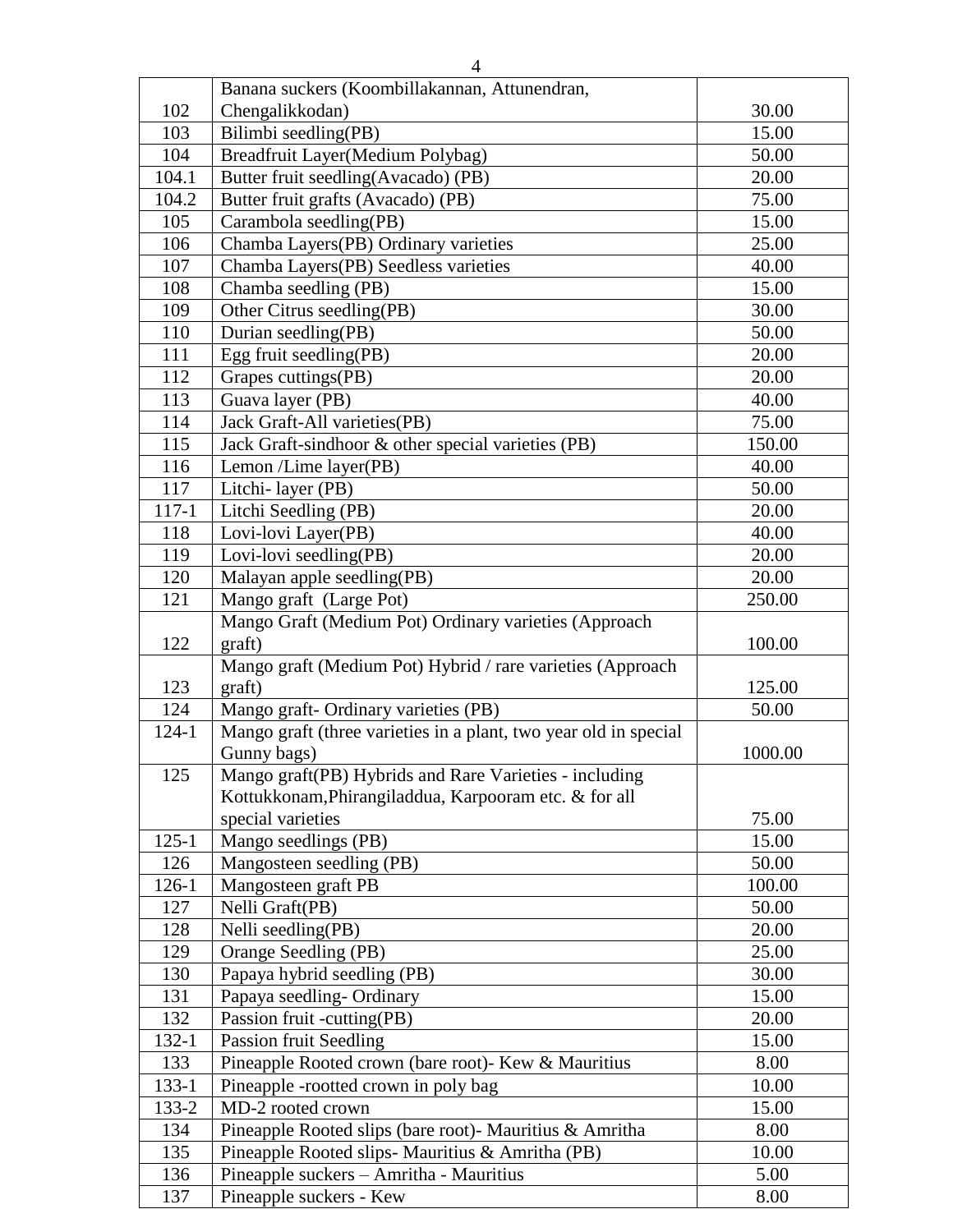| $137 - 1$   | MD-2 suckers                                          | 15.00      |
|-------------|-------------------------------------------------------|------------|
| 138         | Plum seedlings(PB)                                    | 10.00      |
| 139         | Pomegranate-Layer(PB)                                 | 40.00      |
| 140         | Pomegranate seedling                                  | 20.00      |
| 141         | Rambootan seedlings (PB)                              | 20.00      |
| $141 - 1$   | Rambootan-grafts (PB)                                 | 150.00     |
| 142         | Sapota graft (PB)                                     | 50.00      |
| 143         | Tamarind graft(PB)                                    | 50.00      |
| 144         | West Indian & Karonda Cherry-Layers(PB)               | 40.00      |
| <b>VIII</b> | <b>Ornamental Plants</b>                              | Rate/No.   |
| 145         | Annual Flowers- Seedlings (PB)*                       | 10.00      |
|             |                                                       |            |
| 146         | Annual Flowers- Seedlings (SP)                        | 25.00      |
| 147         | Annual Flowers- Seedlings (MP)                        | 50.00      |
|             |                                                       |            |
|             | * List of Annual flowering plants                     |            |
|             | Aster                                                 | Gaillardia |
|             | Baby zennia                                           | Hollyhock  |
|             | <b>Balsam</b>                                         | Marigold   |
|             | Calendula                                             | Petunia    |
|             | Celosia                                               | Phlox      |
|             | Coreopsis                                             | Salvia     |
|             | Cosmus                                                | Sunflower  |
|             | Dianthus                                              | Verbena    |
|             |                                                       | Zennia     |
| 148         | Anthurium -Spl. Grade(LP)                             | 250.00     |
| 149         | Anthurium -Spl. Grade(MP)                             | 100.00     |
| 150         | Anthurium -Spl. Grade(PB)                             | 50.00      |
| 151         | Anthurium -T.C. plants(Net Pot)                       | 35.00      |
| 152         | AnthuriumOrdinary&A.crystallanium(elephant ear) -(MP) | 200.00     |
| 153         | Anthurium-Ordinary&A.crystallanium(elephant ear)(LP)  | 100.00     |
| 154         | Anthurium-T.C.-Flask (10 plants)                      | 100.00     |
| 155         | Anthurium-T.C.-Hardened plants(PB)                    | 40.00      |
| 156         | Asokam Seedling (PB)                                  | 20.00      |
| 157         | Begonia - Ordinary (PB)                               | 20.00      |
| 158         | Begonia -Spl. Gr.(PB)                                 | 50.00      |
| 159         | Cactus -Ordinary(SP)                                  | 50.00      |
| 160         | Cactus-Special (SP)                                   | 250.00     |
| 161         | Carpet Grass (sq.feet)                                | 20.00      |
| 162         | Chempakam Seedling (PB)                               | 10.00      |
| 163         | Chempakam - Graft(MP)                                 | 50.00      |
| 164         | Chinese Balsum (PB)                                   | 20.00      |
| 165         | Chinese Balsum (SP)                                   | 50.00      |
| 166         | Divi-Divi(PB)                                         | 10.00      |
| 167         | Ferns - Ordinary(PB)                                  | 10.00      |
| 168         | Ferns-Ordinary (MP)                                   | 50.00      |
| 169         | Ferns - Special (MP)                                  | 200.00     |
| 170         | Ferns -Special(PB)                                    | 100.00     |
| 171         | Ficus (LP)                                            | 100.00     |
| 171.a       | Ficus (MP)                                            | 75.00      |
| 172         | Ficus (PB)                                            | 15.00      |
| 173         | Flowering shrubs propagated through cuttings-ORD(LP)  | 100.00     |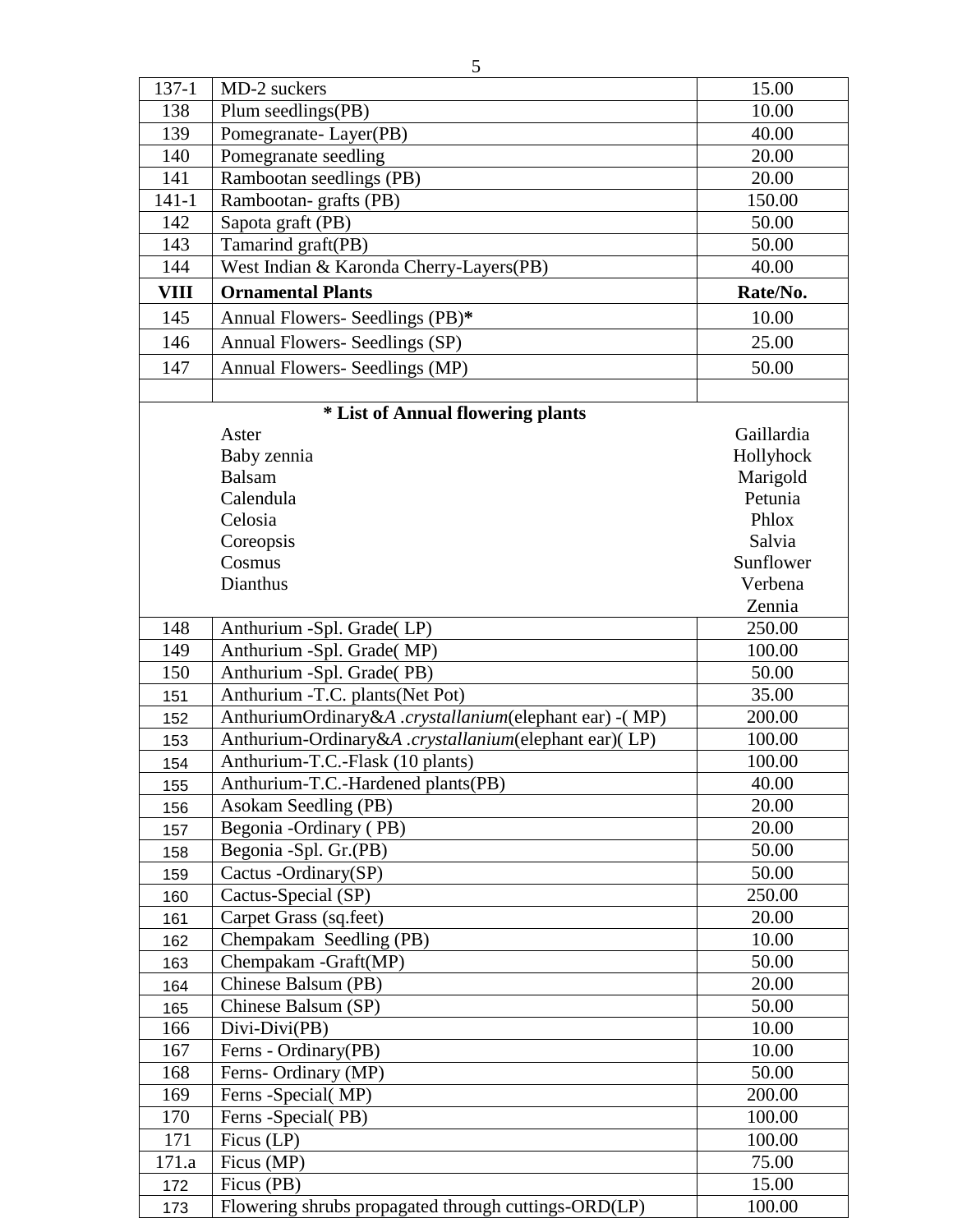| 174 | Flowering shrubs propagated through cuttings-ORD(MP)   | 50.00         |
|-----|--------------------------------------------------------|---------------|
| 175 | Flowering shrubs propagated through cuttings-ORD(PB)** | 10.00         |
| 176 | Flowering shrubs propagated through cuttings-ORD(SP)   | 25.00         |
| 177 | Flowering shrubs propagated through cuttings-SPL(LP)   | 150.00        |
| 178 | Flowering shrubs propagated through cuttings-SPL(MP)   | 75.00         |
| 179 | Flowering shrubs propagated through cuttings-SPL(PB)   | 20.00         |
| 180 | Flowering shrubs propagated through cuttings-SPL(SP)   | 40.00         |
|     | <b>** List of Flowering shrubs</b>                     |               |
|     | Allamanda                                              | Hydrangea     |
|     | Annanas                                                | Ixora         |
|     | Bougainvillae                                          | Jacobinna     |
|     | Calliandra                                             | Jasserea      |
|     | Callistemon                                            | Jatropha      |
|     | Canna                                                  | Kalanchoe     |
|     | <b>Chinese Balsam</b>                                  | Lantana       |
|     | Chrysanthemum                                          | Mussanda      |
|     | Clerodendron                                           | Pentas        |
|     | Crossandra                                             | Petria        |
|     | Cufia                                                  | Phyllocactus  |
|     | Dahlia                                                 | Poinsettia    |
|     | Hamaelia                                               | Ravelia       |
|     | Hibiscus                                               | Taberena      |
|     |                                                        | Tecoma        |
| 181 | Foliage plants                                         | 10.00         |
| 182 | Foliage plantsORD(SP)                                  | 25.00         |
| 183 | Foliage plantsORD(MP)                                  | 50.00         |
|     | Foliage plantsORD(LP)                                  | 100.00        |
| 184 | Foliage plantsSPL(PB)                                  | 20.00         |
| 185 |                                                        | 40.00         |
| 186 | Foliage plantsSPL(SP)                                  | 75.00         |
| 187 | Foliage plantsSPL(MP)                                  |               |
| 188 | Foliage plantsSPL(LP)                                  | 150.00        |
|     | *** List of Foliage plants                             |               |
|     | Acalypha                                               | Eranthemum    |
|     | Agave                                                  | Ficus         |
|     | Aglonoema                                              | Graftophyllum |
|     | Alocasia                                               | Juniper       |
|     | Aloe                                                   | Maranta       |
|     | Araelia                                                | Monstera      |
|     | Asplenium                                              | Oxalis        |
|     | Bamboo grass                                           | Peperomia     |
|     | Caladium                                               | Philodendron  |
|     | Calathia                                               | Phyllanthus   |
|     | chlorophytum                                           | Pothos        |
|     | Coleus                                                 | Rheo discolor |
|     | Croton                                                 | Sanseiveria   |
|     | Cryptanthus                                            | Schefflora    |
|     | Cupresses                                              | Syndapsis     |
|     | Cyprus                                                 | Tapioca       |
|     | Diffenbechia                                           | Thuja         |
|     | Dracaena                                               | Tredescantia  |
|     | Duranta                                                |               |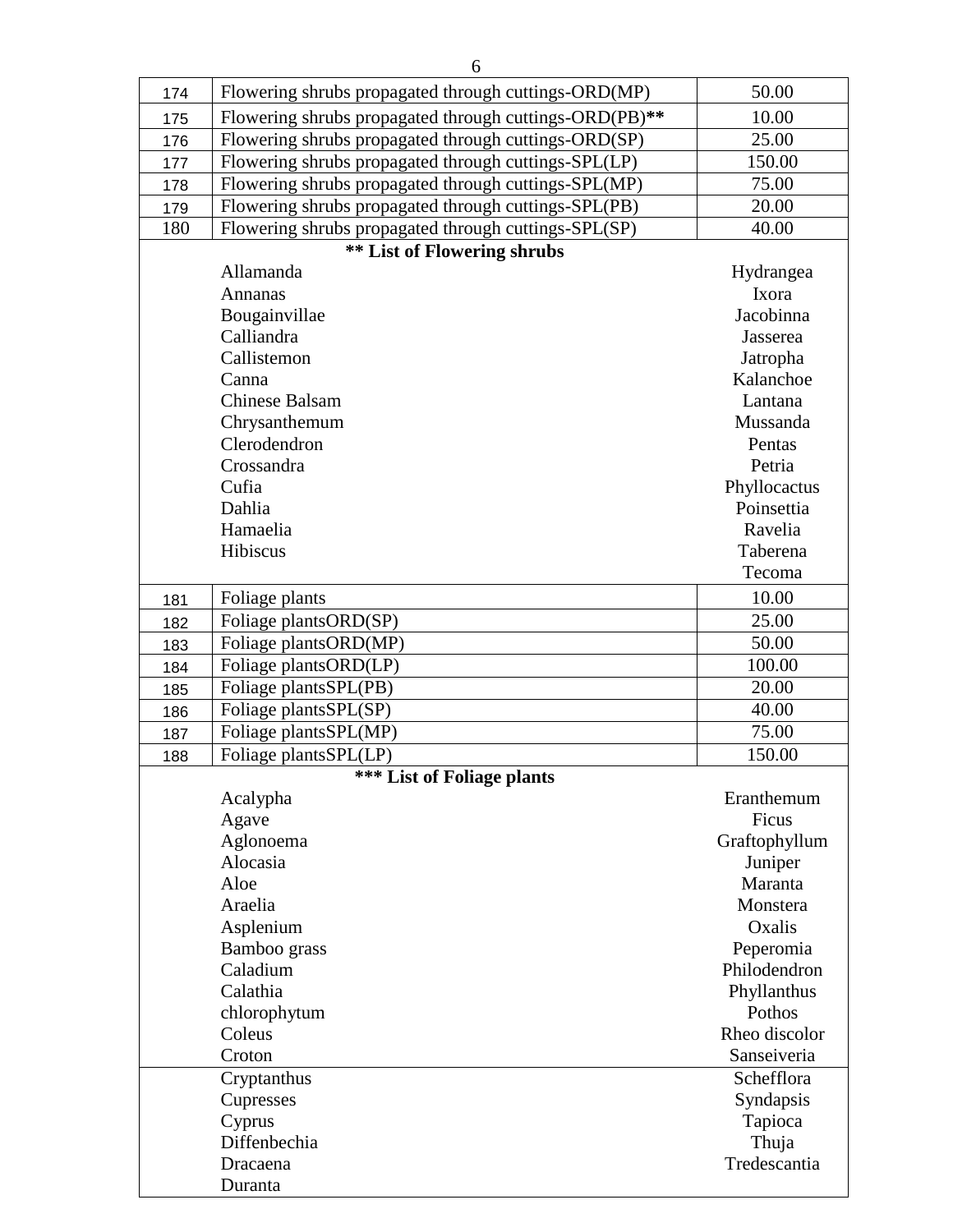| 189        | Gerbera ordinary (PB)                                  | 20.00  |
|------------|--------------------------------------------------------|--------|
| 190        | Gerbera Special (PB)                                   | 40.00  |
| 191        | Gladiolus- Corms (Rate/No)                             | 10.00  |
| 192        | Gladiolus (PB)                                         | 25.00  |
| 193        | Hanging Pot with plants (ordinary)                     | 50.00  |
| 194        | Hanging Pot with plants (special)                      | 100.00 |
| 195        | Heliconia sucker (Ordinary)                            | 30.00  |
| 195.1      | Heliconia sucker (Rare varieties)                      | 100.00 |
| 196        | Heliconia sucker (Rare varieties) (Clump $4 - 5$ Nos.) | 500.00 |
| 197        | $Iris - (PB)$                                          | 25.00  |
| 198        | $Iris-(SP)$                                            | 50.00  |
| $\sqrt{2}$ | $\sum_{i=1}^{n}$ $\binom{n}{i}$                        | 100.00 |

| 192    | Gladiolus (PB)                                           | 25.00    |
|--------|----------------------------------------------------------|----------|
| 193    | Hanging Pot with plants (ordinary)                       | 50.00    |
| 194    | Hanging Pot with plants (special)                        | 100.00   |
| 195    | Heliconia sucker (Ordinary)                              | 30.00    |
| 195.1  | Heliconia sucker (Rare varieties)                        | 100.00   |
| 196    | Heliconia sucker (Rare varieties) (Clump $4 - 5$ Nos.)   | 500.00   |
| 197    | $Iris - (PB)$                                            | 25.00    |
| 198    | $Iris-(SP)$                                              | 50.00    |
| 199    | Tris(MP)                                                 | 100.00   |
| 200    | Jasmine-Bush Type(PB)                                    | 10.00    |
| 201    | Lilly (PB)                                               | 50.00    |
| 202    | Lilly (SP)                                               | 100.00   |
| 203    | Lilly(MP)                                                | 150.00   |
| 204    | Portulaca                                                | 10.00    |
| 205    | Nun Orchid (MP)                                          | 100.00   |
|        | Orchid -Monopodial -Arachnis, Vanda, Aeridachnis cutting |          |
| 206    | $(50 \text{ cm})$                                        | 40.00    |
| 206.1  | Orchid - Vanda flowering hybrids                         | 400.00   |
| 207    | Orchid - Sympodial (SP)                                  | 40.00    |
| 208    | Orchid - Sympodial - flowering (SP)                      | 150.00   |
| 209    | Orchid - Sympodial - flowering (MP)                      | 250.00   |
| 210    | Orchid Special Hybrid (MP)                               | 500.00   |
| 211    | Palms (PB)                                               | 20.00    |
| 212    | Palms (MP)                                               | 150.00   |
| 213    | Palms (LP)                                               | 200.00   |
| 214    | Rose cutting (PB)                                        | 20.00    |
| 215    | Rose cutting(MP)                                         | 50.00    |
| 216    | Rose Bud (PB)                                            | 30.00    |
| 217    | Rose Bud (MP)                                            | 60.00    |
| 218    | Tuberose (PB)                                            | 10.00    |
| 219    | Star kit (nakshathra kit) (PB)                           | 1200.00  |
|        | Rare ornamental plants (not included in the above list)  |          |
| 220    | Rare ornamental plants PB                                | 50.00    |
| 221    | Rare ornamental plants SP                                | 100.00   |
| 222    | Rare ornamental plants MP                                | 300.00   |
| 223    | Rare ornamental plants LP                                | 400.00   |
|        | <i><b>*Rare ornamental plants</b></i>                    |          |
|        | Adenium                                                  |          |
|        | Heliconia rare varieties                                 |          |
|        | Euphorbia                                                |          |
|        | Special varieties of Hibiscus                            |          |
|        | Rare palms and others                                    |          |
| IX     | <b>Medicinal Plants (Poly bags)</b>                      | Rate/No. |
| 224    | Aambal - Nymphaea stellata                               | 150.00   |
| 224. a | Anachuvadi- Elephantopus scaber                          | 10.00    |
| 225    | Aattuvanchi - Hanonia riperia                            | 15.00    |
| 226    | Aaval - Holoptelia integrifolia                          | 15.00    |
| 227    | Adakkya Manian -Sphaeranthus indicus                     | 5.00     |
|        |                                                          |          |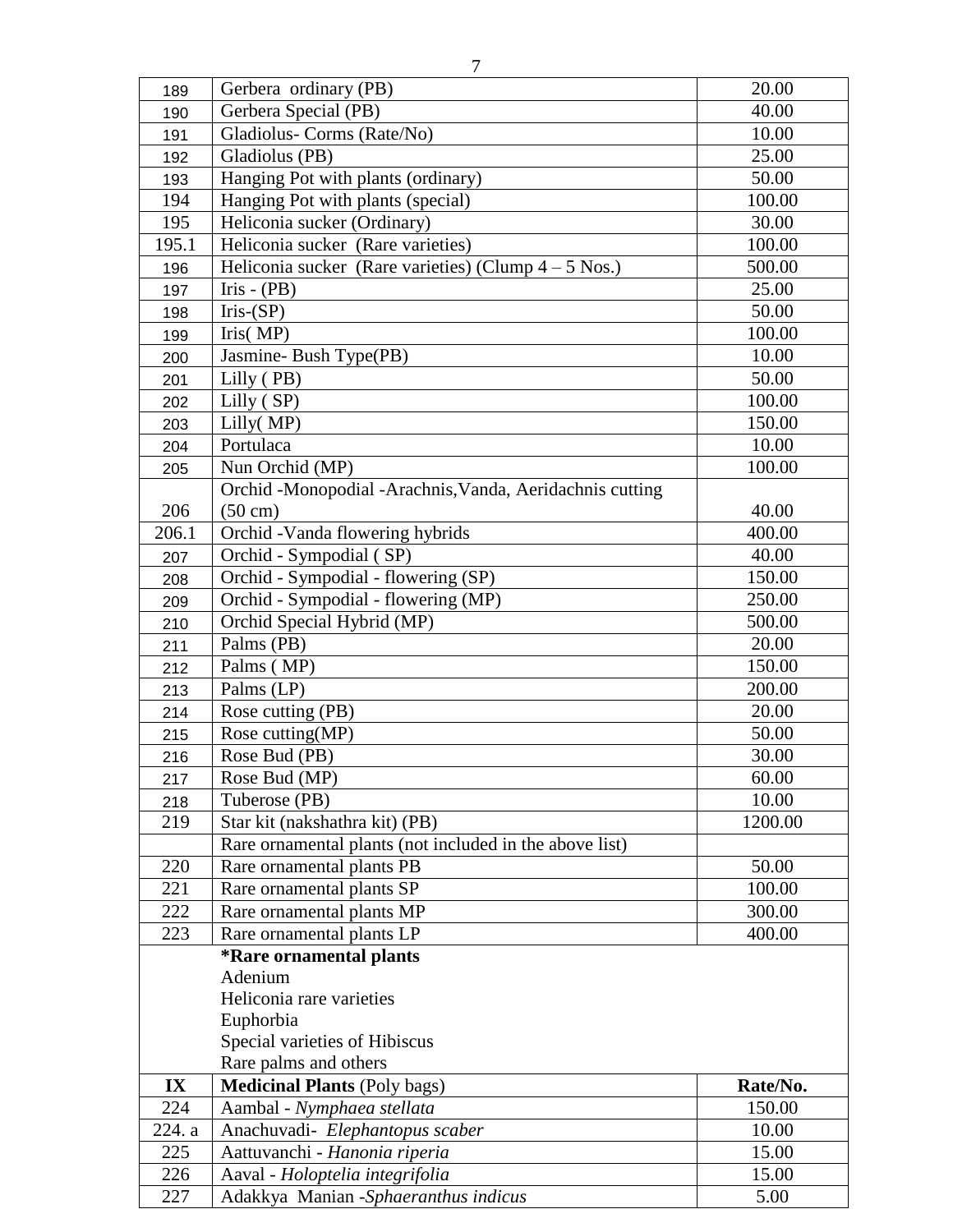| 228        | Adambu - Ipomea pes caprae                                               | 10.00  |
|------------|--------------------------------------------------------------------------|--------|
| 229        | Adapathiyan - Holostemon ada-kodien                                      | 15.00  |
| 229-1      | Adalodakam                                                               | 10.00  |
| 230        | African malli - Eryngium foetidum                                        | 10.00  |
| 231        | Akil - Aqyukarua agakkicga                                               | 10.00  |
| 232        |                                                                          | 10.00  |
|            | Alppam - Apama siliquosa                                                 | 25.00  |
| 233        | Amukkuram - Withania somnifera                                           |        |
| $233 - 1$  | Ambazham seedlings                                                       | 25.00  |
| 234        | Anachunda - Solanum torvm                                                | 10.00  |
| 235        | Anachuvadi - Elephantopus scaber                                         | 10.00  |
| 236        | Analivegam - Alstonia venenata(ordinary)                                 | 10.00  |
| 237        | Analivegam - Alstonia venenata(original)                                 | 100.00 |
| 238        | Ankolam - Alangium salvifolium                                           | 10.00  |
| 239        | Aranavegam - Evodia sp.                                                  | 10.00  |
| 240        | Arayal - Ficus religiosa                                                 | 20.00  |
| 241        | Arogyapacha - Trichopus zeylanicus                                       | 15.00  |
| 242        | Arutha - Ruta graveolens                                                 | 20.00  |
| 243        | Aryaveppu - Azadirachta indica                                           | 10.00  |
| 244        | Asokam (Saracca asoca) Layer/PB graft                                    | 100.00 |
| 245        | Asparagus -Asparagus officinalis                                         | 15.00  |
| 246        | Assam Thippali - Piper chaba                                             | 10.00  |
| 247        | Athi - Ficus racemosa                                                    | 20.00  |
| 248        | Avanakk - Ricinus communis                                               | 10.00  |
| 249        | Ayamodakam - Trachyspermum ammi                                          | 50.00  |
| 250        | Ayyapana - Eupatorium triplinerve                                        | 10.00  |
| $250 - 1$  | Badraksham                                                               | 25.00  |
| 251        | Bengal kurinji - Strobilanthes sp.                                       | 10.00  |
| 252        | Brahmi - Bacopa monniera                                                 | 10.00  |
| 253        | Chakkarakkolli - Gymnema sylvestre                                       | 10.00  |
| 254        | Chandhanam - Santalum album                                              | 30.00  |
| 255        | Changalamparanda - Cissus guandragularis                                 | 10.00  |
| 256        | Chathuramulla - Nyzopyrum sinilacifolium                                 | 10.00  |
| 257        | Chembarathi - Hibiscus rosasinensis                                      | 10.00  |
| 258        | Chemmaram - Amoora robituka                                              | 10.00  |
| 259        | Chemravalli - Ampelocissus arnottiana                                    | 10.00  |
| 260        | Chenganeerkizhang - Kaempheria rotunda                                   | 25.00  |
| 261        | Chenthoori - Carthamus tinctorius                                        | 10.00  |
| 262        | Cheriya adalodakam - Adathoda beddomei                                   | 10.00  |
|            | Cherry - Prunus avium                                                    | 10.00  |
| 263<br>264 | Cherukadaladi - Achyranthes aspera                                       | 10.00  |
|            | Cherula - Aerva lanata                                                   | 10.00  |
| 265        |                                                                          | 20.00  |
| 266<br>267 | Cheruthekku - Clerodendrom serratum<br>Cheruvazhuthina - Solanum indicum | 10.00  |
|            |                                                                          |        |
| 268        | Chethikoduveli - Plumbago rosea                                          | 10.00  |
| 269        | Chittaratha - Alpinia calcarata                                          | 10.00  |
| $269-1$    | Chittamrith                                                              | 10.00  |
| 270        | Danthappala - Wrightia tinctoria                                         | 20.00  |
| 270.1      | Danthappala oil (100ml)                                                  | 80.00  |
| 271        | Darbha - Desmostachys bipinnata                                          | 10.00  |
| 272        | Eenthu - Cycas circinalis                                                | 25.00  |
| 273        | Eeshwaramooli - Aristolochia indica                                      | 10.00  |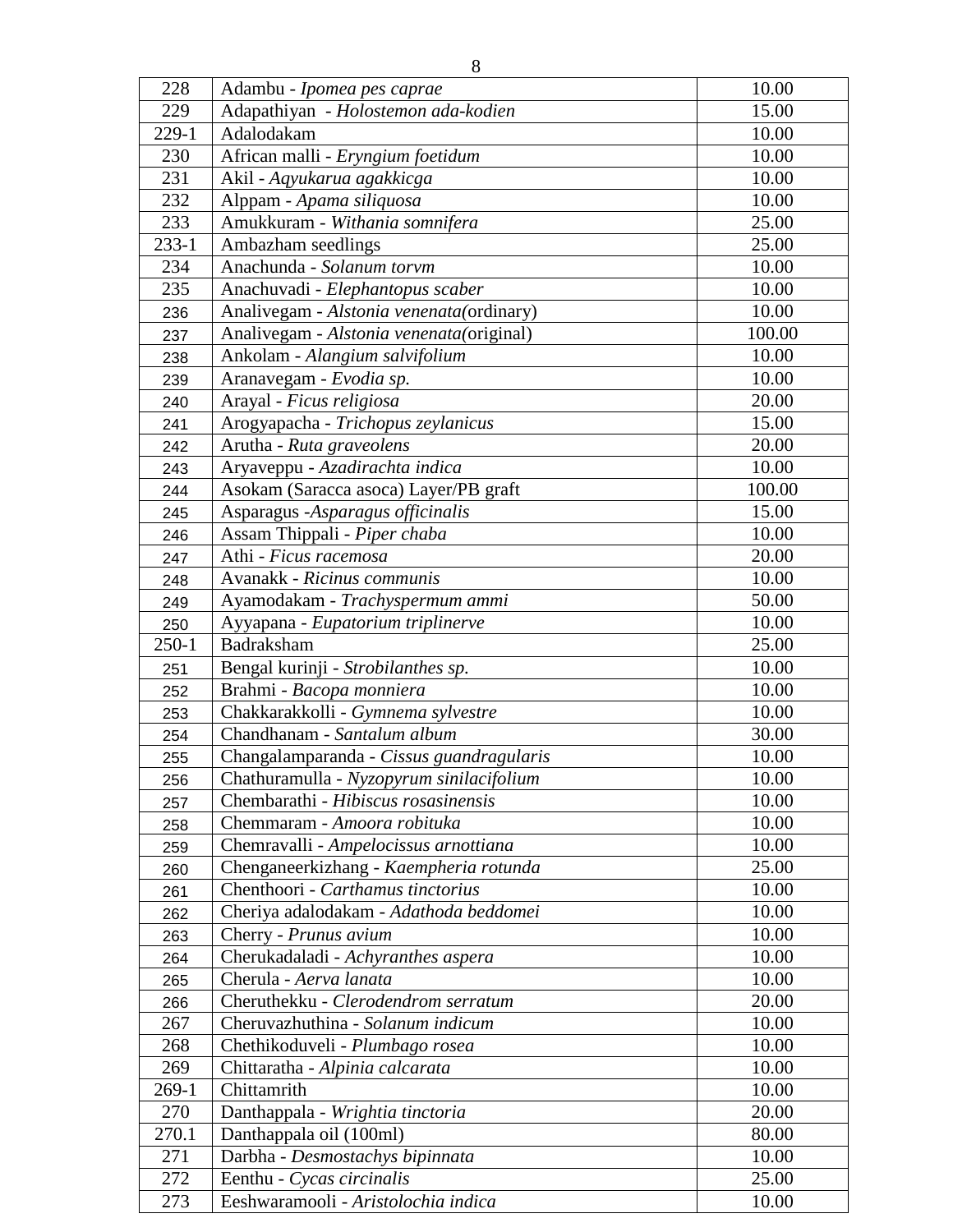| 274   | Ekanayakam - Salacia reticullata                 | 20.00        |
|-------|--------------------------------------------------|--------------|
| 275   | Inchippullu - Cympopogon flexeousus              | 10.00        |
| 276   | Insulin - Costus pictus                          | 10.00        |
| 277   | Erukku - Calotropis gigantea                     | 20.00        |
| 278   | Eshangu - Azima tetracantha                      | 10.00        |
| 279   | Ezhilampala - Alstonia scholaris                 | 10.00        |
| 279-1 | Garudappacha                                     | 10.00        |
| 279-2 | Gulgulu                                          | 20.00        |
| 280   | Idampiri valampiri - Helecteres isora            | 15.00        |
| 281   | Ilang-Ilang - Cananga odorala                    | 10.00        |
| 282   | Ilippa - Madhuca indica                          | 15.00        |
| 283   | Kadaladi - Achyranthes aspera                    | 10.00        |
| 284   | Kanjunni - Eclipta prostrate                     | 10.00        |
| 285   | Iruveli - Coleus pictus                          | 10.00        |
| 286   | Ithi - Ficus glomerata                           | 25.00        |
| 287   | Jathi - Myristicha fragrans                      | 10.00        |
| 288   | Jatropa - Jatropha curcas (Medicinal)            | 10.00        |
| 289   | Jedamanji - Nardostachys grandiflora             | 10.00        |
| 290   | Kacholam - Kaempheria galanga                    | 10.00        |
| 291   | Karimkudangal - Geophila uniformis               | 10.00        |
| 292   | Kadamb - Anthocephalus cadamba                   | 50.00        |
| 293   | Kadukka - Terminalia chebula                     | 100.00       |
| 294   | Kalasu - Lannea grandiflora                      | 10.00        |
| 295   | Kalthamra - Nervilia plicata                     | 10.00        |
| 296   | Kambipala - Euphorbia tirucalli                  | 10.00        |
| 297   | Kandakarichunda - Solanum xanthocarpum           | 10.00        |
| 298   | Kanjiram - Strchons nux vomica                   | 30.00        |
| 299   | Karimthumba - Anisomlos malabarica               | 10.00        |
| 300   | Karalakam - Aristolochia indica                  | 20.00        |
| 301   | Karppoorathulsi - Ocimum basillicum              | 10.00        |
| 302   | Karuka - Cynadon dactylon                        | 10.00        |
| 303   | Karingali - Acacia catechu                       | 20.00        |
| 304   | Karinjotta - Samadera indica                     | 10.00        |
| 305   | Karinotchi - Vitex negundo                       | 10.00        |
| 305.1 | Karimaram                                        | 25.00        |
| 306   | Karppooram - Pterospermum aurifolium             | 100.00       |
| 307   | Kasthurivenda - Abelmoschus moschatus            | 10.00        |
| 308   | Kattukurumulagu - Piper brachystachyum           | 10.00        |
| 309   | Karuthamanjal - Curcuma ceasia                   | 10.00        |
| 310   | Karuvilanchi - Smilax zeylanica                  | 10.00        |
| 311   | Kasthurimanjal - Curcuma aromatica               | 10.00        |
| 312   | Kaypanpadavalam - Trychosanthes cucumerina       | 10.00        |
| 313   | Keezharnelli - Phyllanthus niruri                | 10.00        |
| 314   | Kayam - Ferula foetida                           | 10.00        |
| 315   | Kiriyath - Andrographis paniculat                | 10.00        |
| 316   | Kaypanpadavalam - Trychosanthes cucumerina -seed | 40.00/100 g. |
| 317   | Kozhuppa - Portulaca oleraceae                   | 10.00        |
| 318   | Kudangal - Centella asiatica                     | 10.00        |
| 319   | Koovalam - Aegle marmelos                        | 20.00        |
| 320   | Kottam - Saussura lappa                          | 25.00        |
| 321   | Kurangumanjal - Bixa orellana                    | 10.00        |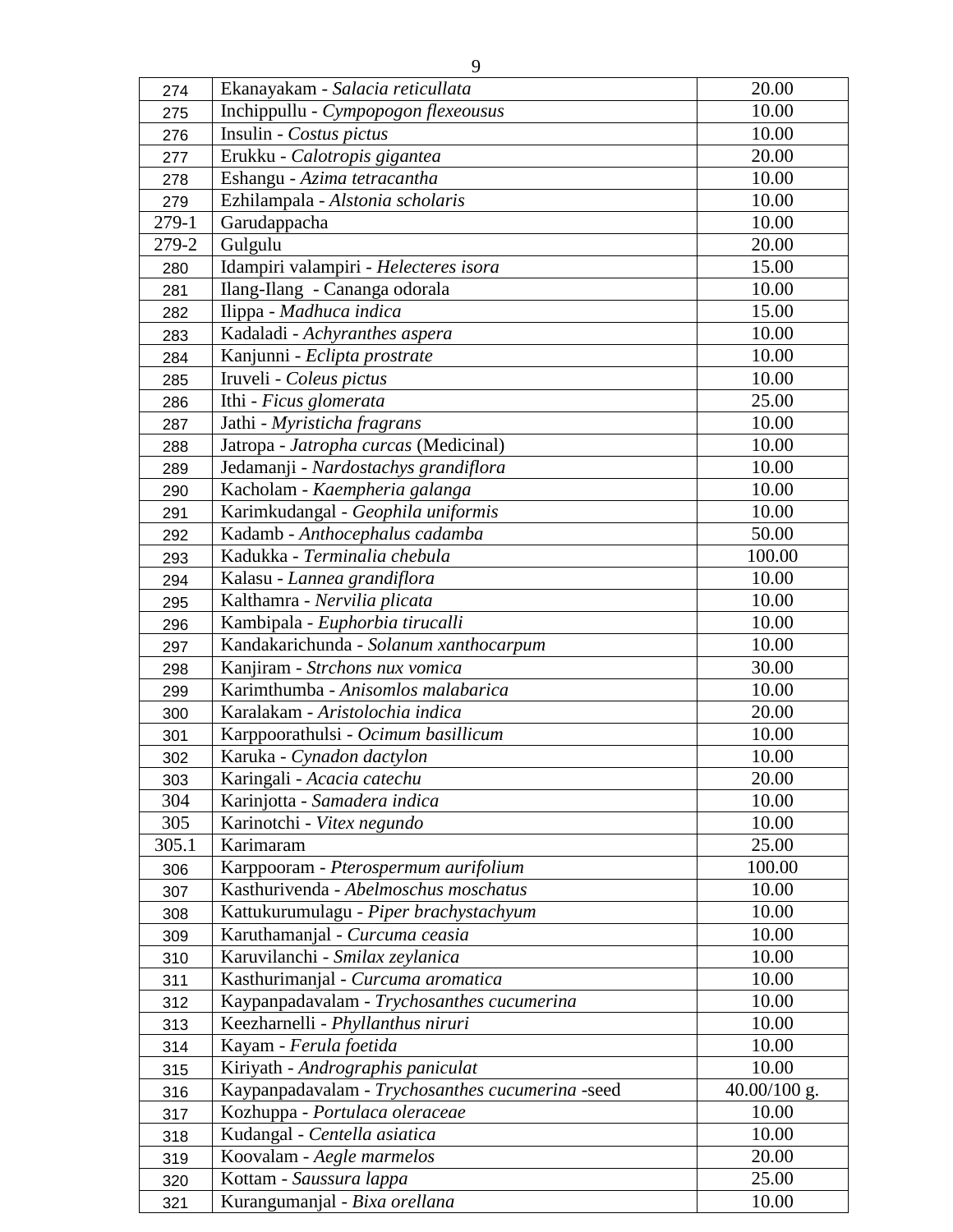| Kurinji - Strobilanthes sp.<br>10.00<br>323<br>Kumizh - Gmelina arborea<br>20.00<br>324<br>10.00<br>Kunni - Abrus percatorius<br>325<br>Kurumulagu - Piper nigrum<br>10.00<br>326<br>Kurunthotti - Sida sp.<br>10.00<br>327<br>Mangainchi - Curcuma amada<br>10.00<br>328<br>10.00<br>Manjakandham - Dracenia ternifolia<br>329<br>330<br>150.00<br>Lotus<br>200.00<br>330.1<br>Lotus/Nymphia (Special variety)<br>10.00<br>331<br>Malavepp - Melia azadirechta<br>15.00<br>Manchatti - Rubia cordifolia<br>332<br>Manjakoova - Curcuma angustifolia<br>10.00<br>333<br>Manithakkali - Solanum nigrum<br>10.00<br>334<br>Manjakadambu - Dracenia ternifolia<br>25.00<br>335<br>Manjakoyyonni - Wedelia chinensis<br>10.00<br>336<br>10.00<br>Mukkutti - Biophytum sensitivum<br>337<br>10.00<br>Murikootti - Kalanchoe pinnata<br>338<br>10.00<br>Manjal - Curcuma longa<br>339<br>200.00<br>Maramanjal - Coscinium fenestratum<br>340<br>Maravuri - Antiaris toxicaria<br>50.00<br>341<br>15.00<br>Marotti - Hydnocarpus pentannra<br>342<br>10.00<br>Menthonni - Gloriosa superba<br>343<br>Moovila - Pseudarthriya viscida<br>10.00<br>344<br>10.00<br>Muthanga - Cyperus rotundus<br>345<br>10.00<br>Munja - Premna integrifolia<br>346<br>Muyalchevi - Emelia sonchifolia<br>10.00<br>347<br>10.00<br>Nandhyarvattam - Tabernaemontana coronaria<br>348<br>Muthir<br>348-1<br>10.00<br>349<br>10.00<br>Naruneendi - Hemidesmus indicus<br>350<br>Mylanchi - Lawsonia inermis<br>10.00<br>351<br>Nagapoov - Pentapetes phoenicea<br>25.00<br>10.00<br>Nagadhandi<br>$351-a$<br>Nakshtra vanam Plants in pots (individual plants)<br>1000.00<br>352<br>10.00<br>Nilappala - Euphorbia thymifolia<br>353<br>10.00<br>Nilappana - Curculigo orchioides<br>354<br>10.00<br>Naykaruna - Mucuna prurita<br>355<br>Neela Ummam - Datura stramonium<br>10.00<br>356<br>Neelakoduveli - Plumbago capensis<br>20.00<br>357<br>10.00<br>358<br>Neelamari - Indigofera tinctoria<br>15.00<br>Neermaruth - Terminalia arjuna<br>359<br>360<br>Neermathalam - Crativa religiosa<br>25.00<br>361<br>Neervalam - Croton tiglium<br>10.00<br>20.00<br>362<br>Nelli - Emblica officinalis (Seedling)<br>362.1<br>Krihni seedlings (PB)<br>15.00<br>10.00<br>363<br>Nenmenivaka - Albizzia lebbeck<br>Njottanjodiyan - Physalis minima<br>10.00<br>364<br>10.00<br>365<br>Odukku - Clustantus collinus<br>10.00<br>366<br>Nisagandhi - Nyctanthus arbor-tristis<br>Njaval seedling- Syzygium cumini<br>367<br>10.00<br>Njaval Graft - Syzygium cumini<br>100.00<br>367.1 | 322 | Kudakappala - Holorrhena antidysendrica | 10.00 |
|-----------------------------------------------------------------------------------------------------------------------------------------------------------------------------------------------------------------------------------------------------------------------------------------------------------------------------------------------------------------------------------------------------------------------------------------------------------------------------------------------------------------------------------------------------------------------------------------------------------------------------------------------------------------------------------------------------------------------------------------------------------------------------------------------------------------------------------------------------------------------------------------------------------------------------------------------------------------------------------------------------------------------------------------------------------------------------------------------------------------------------------------------------------------------------------------------------------------------------------------------------------------------------------------------------------------------------------------------------------------------------------------------------------------------------------------------------------------------------------------------------------------------------------------------------------------------------------------------------------------------------------------------------------------------------------------------------------------------------------------------------------------------------------------------------------------------------------------------------------------------------------------------------------------------------------------------------------------------------------------------------------------------------------------------------------------------------------------------------------------------------------------------------------------------------------------------------------------------------------------------------------------------------------------------------------------------------------------------------------------------------------------------------------------------------------------------------------------------------------------------------------------------------------------------------------|-----|-----------------------------------------|-------|
|                                                                                                                                                                                                                                                                                                                                                                                                                                                                                                                                                                                                                                                                                                                                                                                                                                                                                                                                                                                                                                                                                                                                                                                                                                                                                                                                                                                                                                                                                                                                                                                                                                                                                                                                                                                                                                                                                                                                                                                                                                                                                                                                                                                                                                                                                                                                                                                                                                                                                                                                                           |     |                                         |       |
|                                                                                                                                                                                                                                                                                                                                                                                                                                                                                                                                                                                                                                                                                                                                                                                                                                                                                                                                                                                                                                                                                                                                                                                                                                                                                                                                                                                                                                                                                                                                                                                                                                                                                                                                                                                                                                                                                                                                                                                                                                                                                                                                                                                                                                                                                                                                                                                                                                                                                                                                                           |     |                                         |       |
|                                                                                                                                                                                                                                                                                                                                                                                                                                                                                                                                                                                                                                                                                                                                                                                                                                                                                                                                                                                                                                                                                                                                                                                                                                                                                                                                                                                                                                                                                                                                                                                                                                                                                                                                                                                                                                                                                                                                                                                                                                                                                                                                                                                                                                                                                                                                                                                                                                                                                                                                                           |     |                                         |       |
|                                                                                                                                                                                                                                                                                                                                                                                                                                                                                                                                                                                                                                                                                                                                                                                                                                                                                                                                                                                                                                                                                                                                                                                                                                                                                                                                                                                                                                                                                                                                                                                                                                                                                                                                                                                                                                                                                                                                                                                                                                                                                                                                                                                                                                                                                                                                                                                                                                                                                                                                                           |     |                                         |       |
|                                                                                                                                                                                                                                                                                                                                                                                                                                                                                                                                                                                                                                                                                                                                                                                                                                                                                                                                                                                                                                                                                                                                                                                                                                                                                                                                                                                                                                                                                                                                                                                                                                                                                                                                                                                                                                                                                                                                                                                                                                                                                                                                                                                                                                                                                                                                                                                                                                                                                                                                                           |     |                                         |       |
|                                                                                                                                                                                                                                                                                                                                                                                                                                                                                                                                                                                                                                                                                                                                                                                                                                                                                                                                                                                                                                                                                                                                                                                                                                                                                                                                                                                                                                                                                                                                                                                                                                                                                                                                                                                                                                                                                                                                                                                                                                                                                                                                                                                                                                                                                                                                                                                                                                                                                                                                                           |     |                                         |       |
|                                                                                                                                                                                                                                                                                                                                                                                                                                                                                                                                                                                                                                                                                                                                                                                                                                                                                                                                                                                                                                                                                                                                                                                                                                                                                                                                                                                                                                                                                                                                                                                                                                                                                                                                                                                                                                                                                                                                                                                                                                                                                                                                                                                                                                                                                                                                                                                                                                                                                                                                                           |     |                                         |       |
|                                                                                                                                                                                                                                                                                                                                                                                                                                                                                                                                                                                                                                                                                                                                                                                                                                                                                                                                                                                                                                                                                                                                                                                                                                                                                                                                                                                                                                                                                                                                                                                                                                                                                                                                                                                                                                                                                                                                                                                                                                                                                                                                                                                                                                                                                                                                                                                                                                                                                                                                                           |     |                                         |       |
|                                                                                                                                                                                                                                                                                                                                                                                                                                                                                                                                                                                                                                                                                                                                                                                                                                                                                                                                                                                                                                                                                                                                                                                                                                                                                                                                                                                                                                                                                                                                                                                                                                                                                                                                                                                                                                                                                                                                                                                                                                                                                                                                                                                                                                                                                                                                                                                                                                                                                                                                                           |     |                                         |       |
|                                                                                                                                                                                                                                                                                                                                                                                                                                                                                                                                                                                                                                                                                                                                                                                                                                                                                                                                                                                                                                                                                                                                                                                                                                                                                                                                                                                                                                                                                                                                                                                                                                                                                                                                                                                                                                                                                                                                                                                                                                                                                                                                                                                                                                                                                                                                                                                                                                                                                                                                                           |     |                                         |       |
|                                                                                                                                                                                                                                                                                                                                                                                                                                                                                                                                                                                                                                                                                                                                                                                                                                                                                                                                                                                                                                                                                                                                                                                                                                                                                                                                                                                                                                                                                                                                                                                                                                                                                                                                                                                                                                                                                                                                                                                                                                                                                                                                                                                                                                                                                                                                                                                                                                                                                                                                                           |     |                                         |       |
|                                                                                                                                                                                                                                                                                                                                                                                                                                                                                                                                                                                                                                                                                                                                                                                                                                                                                                                                                                                                                                                                                                                                                                                                                                                                                                                                                                                                                                                                                                                                                                                                                                                                                                                                                                                                                                                                                                                                                                                                                                                                                                                                                                                                                                                                                                                                                                                                                                                                                                                                                           |     |                                         |       |
|                                                                                                                                                                                                                                                                                                                                                                                                                                                                                                                                                                                                                                                                                                                                                                                                                                                                                                                                                                                                                                                                                                                                                                                                                                                                                                                                                                                                                                                                                                                                                                                                                                                                                                                                                                                                                                                                                                                                                                                                                                                                                                                                                                                                                                                                                                                                                                                                                                                                                                                                                           |     |                                         |       |
|                                                                                                                                                                                                                                                                                                                                                                                                                                                                                                                                                                                                                                                                                                                                                                                                                                                                                                                                                                                                                                                                                                                                                                                                                                                                                                                                                                                                                                                                                                                                                                                                                                                                                                                                                                                                                                                                                                                                                                                                                                                                                                                                                                                                                                                                                                                                                                                                                                                                                                                                                           |     |                                         |       |
|                                                                                                                                                                                                                                                                                                                                                                                                                                                                                                                                                                                                                                                                                                                                                                                                                                                                                                                                                                                                                                                                                                                                                                                                                                                                                                                                                                                                                                                                                                                                                                                                                                                                                                                                                                                                                                                                                                                                                                                                                                                                                                                                                                                                                                                                                                                                                                                                                                                                                                                                                           |     |                                         |       |
|                                                                                                                                                                                                                                                                                                                                                                                                                                                                                                                                                                                                                                                                                                                                                                                                                                                                                                                                                                                                                                                                                                                                                                                                                                                                                                                                                                                                                                                                                                                                                                                                                                                                                                                                                                                                                                                                                                                                                                                                                                                                                                                                                                                                                                                                                                                                                                                                                                                                                                                                                           |     |                                         |       |
|                                                                                                                                                                                                                                                                                                                                                                                                                                                                                                                                                                                                                                                                                                                                                                                                                                                                                                                                                                                                                                                                                                                                                                                                                                                                                                                                                                                                                                                                                                                                                                                                                                                                                                                                                                                                                                                                                                                                                                                                                                                                                                                                                                                                                                                                                                                                                                                                                                                                                                                                                           |     |                                         |       |
|                                                                                                                                                                                                                                                                                                                                                                                                                                                                                                                                                                                                                                                                                                                                                                                                                                                                                                                                                                                                                                                                                                                                                                                                                                                                                                                                                                                                                                                                                                                                                                                                                                                                                                                                                                                                                                                                                                                                                                                                                                                                                                                                                                                                                                                                                                                                                                                                                                                                                                                                                           |     |                                         |       |
|                                                                                                                                                                                                                                                                                                                                                                                                                                                                                                                                                                                                                                                                                                                                                                                                                                                                                                                                                                                                                                                                                                                                                                                                                                                                                                                                                                                                                                                                                                                                                                                                                                                                                                                                                                                                                                                                                                                                                                                                                                                                                                                                                                                                                                                                                                                                                                                                                                                                                                                                                           |     |                                         |       |
|                                                                                                                                                                                                                                                                                                                                                                                                                                                                                                                                                                                                                                                                                                                                                                                                                                                                                                                                                                                                                                                                                                                                                                                                                                                                                                                                                                                                                                                                                                                                                                                                                                                                                                                                                                                                                                                                                                                                                                                                                                                                                                                                                                                                                                                                                                                                                                                                                                                                                                                                                           |     |                                         |       |
|                                                                                                                                                                                                                                                                                                                                                                                                                                                                                                                                                                                                                                                                                                                                                                                                                                                                                                                                                                                                                                                                                                                                                                                                                                                                                                                                                                                                                                                                                                                                                                                                                                                                                                                                                                                                                                                                                                                                                                                                                                                                                                                                                                                                                                                                                                                                                                                                                                                                                                                                                           |     |                                         |       |
|                                                                                                                                                                                                                                                                                                                                                                                                                                                                                                                                                                                                                                                                                                                                                                                                                                                                                                                                                                                                                                                                                                                                                                                                                                                                                                                                                                                                                                                                                                                                                                                                                                                                                                                                                                                                                                                                                                                                                                                                                                                                                                                                                                                                                                                                                                                                                                                                                                                                                                                                                           |     |                                         |       |
|                                                                                                                                                                                                                                                                                                                                                                                                                                                                                                                                                                                                                                                                                                                                                                                                                                                                                                                                                                                                                                                                                                                                                                                                                                                                                                                                                                                                                                                                                                                                                                                                                                                                                                                                                                                                                                                                                                                                                                                                                                                                                                                                                                                                                                                                                                                                                                                                                                                                                                                                                           |     |                                         |       |
|                                                                                                                                                                                                                                                                                                                                                                                                                                                                                                                                                                                                                                                                                                                                                                                                                                                                                                                                                                                                                                                                                                                                                                                                                                                                                                                                                                                                                                                                                                                                                                                                                                                                                                                                                                                                                                                                                                                                                                                                                                                                                                                                                                                                                                                                                                                                                                                                                                                                                                                                                           |     |                                         |       |
|                                                                                                                                                                                                                                                                                                                                                                                                                                                                                                                                                                                                                                                                                                                                                                                                                                                                                                                                                                                                                                                                                                                                                                                                                                                                                                                                                                                                                                                                                                                                                                                                                                                                                                                                                                                                                                                                                                                                                                                                                                                                                                                                                                                                                                                                                                                                                                                                                                                                                                                                                           |     |                                         |       |
|                                                                                                                                                                                                                                                                                                                                                                                                                                                                                                                                                                                                                                                                                                                                                                                                                                                                                                                                                                                                                                                                                                                                                                                                                                                                                                                                                                                                                                                                                                                                                                                                                                                                                                                                                                                                                                                                                                                                                                                                                                                                                                                                                                                                                                                                                                                                                                                                                                                                                                                                                           |     |                                         |       |
|                                                                                                                                                                                                                                                                                                                                                                                                                                                                                                                                                                                                                                                                                                                                                                                                                                                                                                                                                                                                                                                                                                                                                                                                                                                                                                                                                                                                                                                                                                                                                                                                                                                                                                                                                                                                                                                                                                                                                                                                                                                                                                                                                                                                                                                                                                                                                                                                                                                                                                                                                           |     |                                         |       |
|                                                                                                                                                                                                                                                                                                                                                                                                                                                                                                                                                                                                                                                                                                                                                                                                                                                                                                                                                                                                                                                                                                                                                                                                                                                                                                                                                                                                                                                                                                                                                                                                                                                                                                                                                                                                                                                                                                                                                                                                                                                                                                                                                                                                                                                                                                                                                                                                                                                                                                                                                           |     |                                         |       |
|                                                                                                                                                                                                                                                                                                                                                                                                                                                                                                                                                                                                                                                                                                                                                                                                                                                                                                                                                                                                                                                                                                                                                                                                                                                                                                                                                                                                                                                                                                                                                                                                                                                                                                                                                                                                                                                                                                                                                                                                                                                                                                                                                                                                                                                                                                                                                                                                                                                                                                                                                           |     |                                         |       |
|                                                                                                                                                                                                                                                                                                                                                                                                                                                                                                                                                                                                                                                                                                                                                                                                                                                                                                                                                                                                                                                                                                                                                                                                                                                                                                                                                                                                                                                                                                                                                                                                                                                                                                                                                                                                                                                                                                                                                                                                                                                                                                                                                                                                                                                                                                                                                                                                                                                                                                                                                           |     |                                         |       |
|                                                                                                                                                                                                                                                                                                                                                                                                                                                                                                                                                                                                                                                                                                                                                                                                                                                                                                                                                                                                                                                                                                                                                                                                                                                                                                                                                                                                                                                                                                                                                                                                                                                                                                                                                                                                                                                                                                                                                                                                                                                                                                                                                                                                                                                                                                                                                                                                                                                                                                                                                           |     |                                         |       |
|                                                                                                                                                                                                                                                                                                                                                                                                                                                                                                                                                                                                                                                                                                                                                                                                                                                                                                                                                                                                                                                                                                                                                                                                                                                                                                                                                                                                                                                                                                                                                                                                                                                                                                                                                                                                                                                                                                                                                                                                                                                                                                                                                                                                                                                                                                                                                                                                                                                                                                                                                           |     |                                         |       |
|                                                                                                                                                                                                                                                                                                                                                                                                                                                                                                                                                                                                                                                                                                                                                                                                                                                                                                                                                                                                                                                                                                                                                                                                                                                                                                                                                                                                                                                                                                                                                                                                                                                                                                                                                                                                                                                                                                                                                                                                                                                                                                                                                                                                                                                                                                                                                                                                                                                                                                                                                           |     |                                         |       |
|                                                                                                                                                                                                                                                                                                                                                                                                                                                                                                                                                                                                                                                                                                                                                                                                                                                                                                                                                                                                                                                                                                                                                                                                                                                                                                                                                                                                                                                                                                                                                                                                                                                                                                                                                                                                                                                                                                                                                                                                                                                                                                                                                                                                                                                                                                                                                                                                                                                                                                                                                           |     |                                         |       |
|                                                                                                                                                                                                                                                                                                                                                                                                                                                                                                                                                                                                                                                                                                                                                                                                                                                                                                                                                                                                                                                                                                                                                                                                                                                                                                                                                                                                                                                                                                                                                                                                                                                                                                                                                                                                                                                                                                                                                                                                                                                                                                                                                                                                                                                                                                                                                                                                                                                                                                                                                           |     |                                         |       |
|                                                                                                                                                                                                                                                                                                                                                                                                                                                                                                                                                                                                                                                                                                                                                                                                                                                                                                                                                                                                                                                                                                                                                                                                                                                                                                                                                                                                                                                                                                                                                                                                                                                                                                                                                                                                                                                                                                                                                                                                                                                                                                                                                                                                                                                                                                                                                                                                                                                                                                                                                           |     |                                         |       |
|                                                                                                                                                                                                                                                                                                                                                                                                                                                                                                                                                                                                                                                                                                                                                                                                                                                                                                                                                                                                                                                                                                                                                                                                                                                                                                                                                                                                                                                                                                                                                                                                                                                                                                                                                                                                                                                                                                                                                                                                                                                                                                                                                                                                                                                                                                                                                                                                                                                                                                                                                           |     |                                         |       |
|                                                                                                                                                                                                                                                                                                                                                                                                                                                                                                                                                                                                                                                                                                                                                                                                                                                                                                                                                                                                                                                                                                                                                                                                                                                                                                                                                                                                                                                                                                                                                                                                                                                                                                                                                                                                                                                                                                                                                                                                                                                                                                                                                                                                                                                                                                                                                                                                                                                                                                                                                           |     |                                         |       |
|                                                                                                                                                                                                                                                                                                                                                                                                                                                                                                                                                                                                                                                                                                                                                                                                                                                                                                                                                                                                                                                                                                                                                                                                                                                                                                                                                                                                                                                                                                                                                                                                                                                                                                                                                                                                                                                                                                                                                                                                                                                                                                                                                                                                                                                                                                                                                                                                                                                                                                                                                           |     |                                         |       |
|                                                                                                                                                                                                                                                                                                                                                                                                                                                                                                                                                                                                                                                                                                                                                                                                                                                                                                                                                                                                                                                                                                                                                                                                                                                                                                                                                                                                                                                                                                                                                                                                                                                                                                                                                                                                                                                                                                                                                                                                                                                                                                                                                                                                                                                                                                                                                                                                                                                                                                                                                           |     |                                         |       |
|                                                                                                                                                                                                                                                                                                                                                                                                                                                                                                                                                                                                                                                                                                                                                                                                                                                                                                                                                                                                                                                                                                                                                                                                                                                                                                                                                                                                                                                                                                                                                                                                                                                                                                                                                                                                                                                                                                                                                                                                                                                                                                                                                                                                                                                                                                                                                                                                                                                                                                                                                           |     |                                         |       |
|                                                                                                                                                                                                                                                                                                                                                                                                                                                                                                                                                                                                                                                                                                                                                                                                                                                                                                                                                                                                                                                                                                                                                                                                                                                                                                                                                                                                                                                                                                                                                                                                                                                                                                                                                                                                                                                                                                                                                                                                                                                                                                                                                                                                                                                                                                                                                                                                                                                                                                                                                           |     |                                         |       |
|                                                                                                                                                                                                                                                                                                                                                                                                                                                                                                                                                                                                                                                                                                                                                                                                                                                                                                                                                                                                                                                                                                                                                                                                                                                                                                                                                                                                                                                                                                                                                                                                                                                                                                                                                                                                                                                                                                                                                                                                                                                                                                                                                                                                                                                                                                                                                                                                                                                                                                                                                           |     |                                         |       |
|                                                                                                                                                                                                                                                                                                                                                                                                                                                                                                                                                                                                                                                                                                                                                                                                                                                                                                                                                                                                                                                                                                                                                                                                                                                                                                                                                                                                                                                                                                                                                                                                                                                                                                                                                                                                                                                                                                                                                                                                                                                                                                                                                                                                                                                                                                                                                                                                                                                                                                                                                           |     |                                         |       |
|                                                                                                                                                                                                                                                                                                                                                                                                                                                                                                                                                                                                                                                                                                                                                                                                                                                                                                                                                                                                                                                                                                                                                                                                                                                                                                                                                                                                                                                                                                                                                                                                                                                                                                                                                                                                                                                                                                                                                                                                                                                                                                                                                                                                                                                                                                                                                                                                                                                                                                                                                           |     |                                         |       |
|                                                                                                                                                                                                                                                                                                                                                                                                                                                                                                                                                                                                                                                                                                                                                                                                                                                                                                                                                                                                                                                                                                                                                                                                                                                                                                                                                                                                                                                                                                                                                                                                                                                                                                                                                                                                                                                                                                                                                                                                                                                                                                                                                                                                                                                                                                                                                                                                                                                                                                                                                           |     |                                         |       |
|                                                                                                                                                                                                                                                                                                                                                                                                                                                                                                                                                                                                                                                                                                                                                                                                                                                                                                                                                                                                                                                                                                                                                                                                                                                                                                                                                                                                                                                                                                                                                                                                                                                                                                                                                                                                                                                                                                                                                                                                                                                                                                                                                                                                                                                                                                                                                                                                                                                                                                                                                           |     |                                         |       |
|                                                                                                                                                                                                                                                                                                                                                                                                                                                                                                                                                                                                                                                                                                                                                                                                                                                                                                                                                                                                                                                                                                                                                                                                                                                                                                                                                                                                                                                                                                                                                                                                                                                                                                                                                                                                                                                                                                                                                                                                                                                                                                                                                                                                                                                                                                                                                                                                                                                                                                                                                           |     |                                         |       |
|                                                                                                                                                                                                                                                                                                                                                                                                                                                                                                                                                                                                                                                                                                                                                                                                                                                                                                                                                                                                                                                                                                                                                                                                                                                                                                                                                                                                                                                                                                                                                                                                                                                                                                                                                                                                                                                                                                                                                                                                                                                                                                                                                                                                                                                                                                                                                                                                                                                                                                                                                           |     |                                         |       |
|                                                                                                                                                                                                                                                                                                                                                                                                                                                                                                                                                                                                                                                                                                                                                                                                                                                                                                                                                                                                                                                                                                                                                                                                                                                                                                                                                                                                                                                                                                                                                                                                                                                                                                                                                                                                                                                                                                                                                                                                                                                                                                                                                                                                                                                                                                                                                                                                                                                                                                                                                           |     |                                         |       |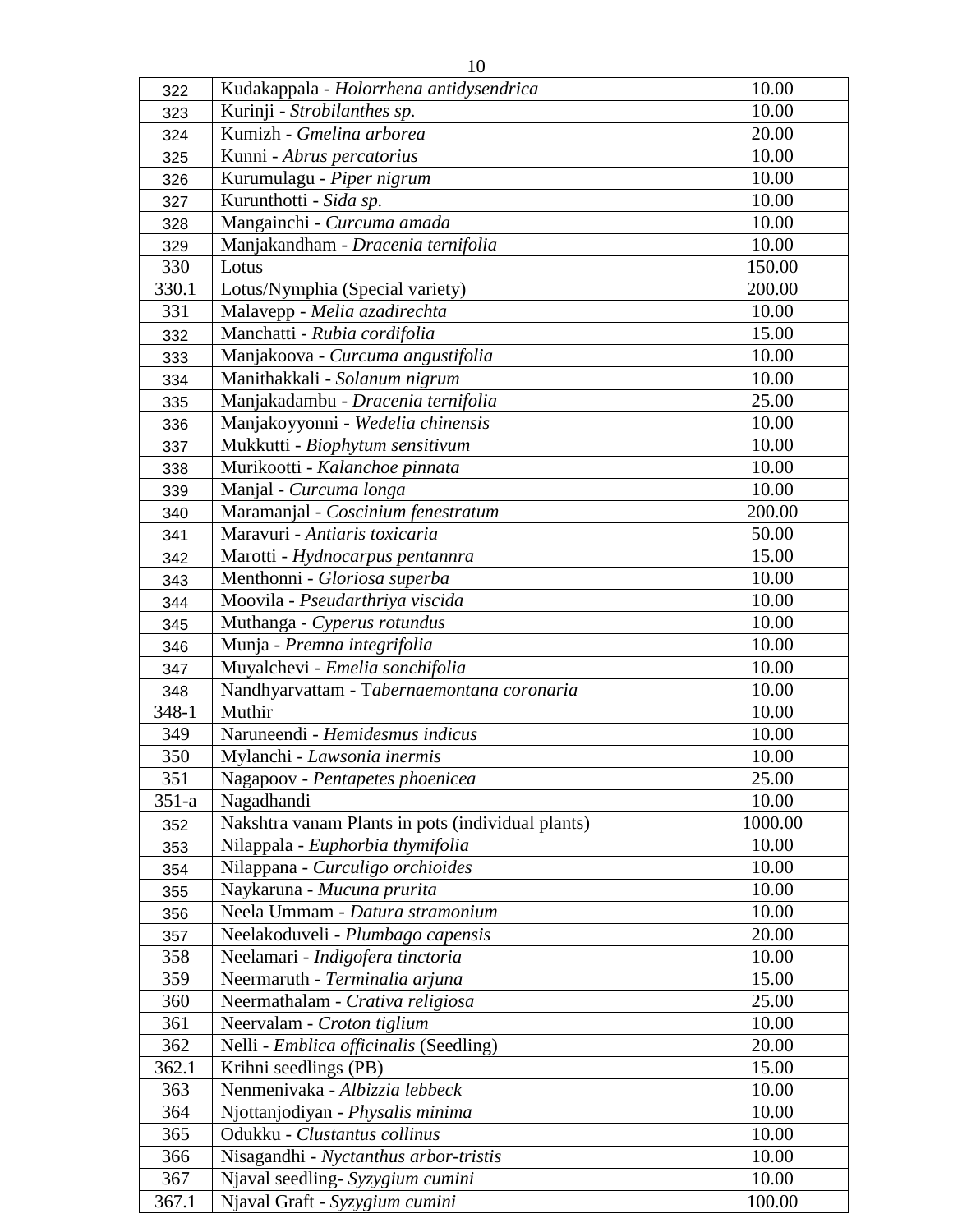| 10.00<br>369<br>Pavizhamalli - Nyctanthus arbor-tristis<br>20.00<br>Parijatham<br>369.1<br>Noni<br>25.00<br>369.2<br>10.00<br>370<br>Perumkurumba - Chonemorpa macrophylla<br>371<br>10.00<br>Orila - Desmodium gangeticum<br>20.00<br>372<br>Orila thamara - Nervilia aragoana<br>373<br>15.00<br>Pachotti - Symplocis laurina<br>374<br>Padakizhangu - Cyclea peltata<br>10.00<br>375<br>Palaka payyani - Oroxylon indicum<br>10.00<br>376<br>Palmuthakku - Ipomea digitata<br>15.00<br>377<br>10.00<br>Panal - Glycosmis pentaphylla<br>10.00<br>$377 - 1$<br>panikkorkka<br>Pathimukham - Ceasalpinia sappan<br>10.00<br>378<br>15.00<br>Pathiri - Stereospermum colaris<br>379<br>10.00<br>Pavetta - Pavetta indica<br>380<br>Poochameesha - Orthosiphon staminieus<br>10.00<br>381<br>25.00<br>Peral - Polygonum chinensis<br>382<br>Poovamkurunthal - Vernonia cineria<br>10.00<br>383<br>30.00<br>Plashu - Butea monosperma<br>384<br>10.00<br>Puliyarila - Oxalis corniculata<br>385<br>15.00<br>Poovam - Schlechera trijuga<br>386<br>Puzhukolli - Rhinocanthus nasuta<br>10.00<br>387<br>20.00<br>Poovarashu - Thespesia populaea<br>388<br>Pulivenda - Abelmoschus esculenta<br>10.00<br>389<br>10.00<br>Ramacham - Veteveria zezanioides<br>390<br>15.00<br>Punna - Calophyllum inophyllum<br>391<br>10.00<br>Pushkaramoolam - Coffea travencorensis<br>392<br>15.00<br>Putharichunda - Solanum indicum<br>393<br>Puthina - Menta spiccata<br>10.00<br>394<br>Ramathulsi - Octimum gratissimum<br>10.00<br>395<br>10.00<br>396<br>Savakottapacha - <i>Vinca rosea</i><br>Thazhuthama - Boerhaavia diffusa<br>10.00<br>397<br>50.00<br>Rudhraksham - Elacocarpus sphacricus |
|-----------------------------------------------------------------------------------------------------------------------------------------------------------------------------------------------------------------------------------------------------------------------------------------------------------------------------------------------------------------------------------------------------------------------------------------------------------------------------------------------------------------------------------------------------------------------------------------------------------------------------------------------------------------------------------------------------------------------------------------------------------------------------------------------------------------------------------------------------------------------------------------------------------------------------------------------------------------------------------------------------------------------------------------------------------------------------------------------------------------------------------------------------------------------------------------------------------------------------------------------------------------------------------------------------------------------------------------------------------------------------------------------------------------------------------------------------------------------------------------------------------------------------------------------------------------------------------------------------------------------------------------------------------------------------------------|
|                                                                                                                                                                                                                                                                                                                                                                                                                                                                                                                                                                                                                                                                                                                                                                                                                                                                                                                                                                                                                                                                                                                                                                                                                                                                                                                                                                                                                                                                                                                                                                                                                                                                                         |
|                                                                                                                                                                                                                                                                                                                                                                                                                                                                                                                                                                                                                                                                                                                                                                                                                                                                                                                                                                                                                                                                                                                                                                                                                                                                                                                                                                                                                                                                                                                                                                                                                                                                                         |
|                                                                                                                                                                                                                                                                                                                                                                                                                                                                                                                                                                                                                                                                                                                                                                                                                                                                                                                                                                                                                                                                                                                                                                                                                                                                                                                                                                                                                                                                                                                                                                                                                                                                                         |
|                                                                                                                                                                                                                                                                                                                                                                                                                                                                                                                                                                                                                                                                                                                                                                                                                                                                                                                                                                                                                                                                                                                                                                                                                                                                                                                                                                                                                                                                                                                                                                                                                                                                                         |
|                                                                                                                                                                                                                                                                                                                                                                                                                                                                                                                                                                                                                                                                                                                                                                                                                                                                                                                                                                                                                                                                                                                                                                                                                                                                                                                                                                                                                                                                                                                                                                                                                                                                                         |
|                                                                                                                                                                                                                                                                                                                                                                                                                                                                                                                                                                                                                                                                                                                                                                                                                                                                                                                                                                                                                                                                                                                                                                                                                                                                                                                                                                                                                                                                                                                                                                                                                                                                                         |
|                                                                                                                                                                                                                                                                                                                                                                                                                                                                                                                                                                                                                                                                                                                                                                                                                                                                                                                                                                                                                                                                                                                                                                                                                                                                                                                                                                                                                                                                                                                                                                                                                                                                                         |
|                                                                                                                                                                                                                                                                                                                                                                                                                                                                                                                                                                                                                                                                                                                                                                                                                                                                                                                                                                                                                                                                                                                                                                                                                                                                                                                                                                                                                                                                                                                                                                                                                                                                                         |
|                                                                                                                                                                                                                                                                                                                                                                                                                                                                                                                                                                                                                                                                                                                                                                                                                                                                                                                                                                                                                                                                                                                                                                                                                                                                                                                                                                                                                                                                                                                                                                                                                                                                                         |
|                                                                                                                                                                                                                                                                                                                                                                                                                                                                                                                                                                                                                                                                                                                                                                                                                                                                                                                                                                                                                                                                                                                                                                                                                                                                                                                                                                                                                                                                                                                                                                                                                                                                                         |
|                                                                                                                                                                                                                                                                                                                                                                                                                                                                                                                                                                                                                                                                                                                                                                                                                                                                                                                                                                                                                                                                                                                                                                                                                                                                                                                                                                                                                                                                                                                                                                                                                                                                                         |
|                                                                                                                                                                                                                                                                                                                                                                                                                                                                                                                                                                                                                                                                                                                                                                                                                                                                                                                                                                                                                                                                                                                                                                                                                                                                                                                                                                                                                                                                                                                                                                                                                                                                                         |
|                                                                                                                                                                                                                                                                                                                                                                                                                                                                                                                                                                                                                                                                                                                                                                                                                                                                                                                                                                                                                                                                                                                                                                                                                                                                                                                                                                                                                                                                                                                                                                                                                                                                                         |
|                                                                                                                                                                                                                                                                                                                                                                                                                                                                                                                                                                                                                                                                                                                                                                                                                                                                                                                                                                                                                                                                                                                                                                                                                                                                                                                                                                                                                                                                                                                                                                                                                                                                                         |
|                                                                                                                                                                                                                                                                                                                                                                                                                                                                                                                                                                                                                                                                                                                                                                                                                                                                                                                                                                                                                                                                                                                                                                                                                                                                                                                                                                                                                                                                                                                                                                                                                                                                                         |
|                                                                                                                                                                                                                                                                                                                                                                                                                                                                                                                                                                                                                                                                                                                                                                                                                                                                                                                                                                                                                                                                                                                                                                                                                                                                                                                                                                                                                                                                                                                                                                                                                                                                                         |
|                                                                                                                                                                                                                                                                                                                                                                                                                                                                                                                                                                                                                                                                                                                                                                                                                                                                                                                                                                                                                                                                                                                                                                                                                                                                                                                                                                                                                                                                                                                                                                                                                                                                                         |
|                                                                                                                                                                                                                                                                                                                                                                                                                                                                                                                                                                                                                                                                                                                                                                                                                                                                                                                                                                                                                                                                                                                                                                                                                                                                                                                                                                                                                                                                                                                                                                                                                                                                                         |
|                                                                                                                                                                                                                                                                                                                                                                                                                                                                                                                                                                                                                                                                                                                                                                                                                                                                                                                                                                                                                                                                                                                                                                                                                                                                                                                                                                                                                                                                                                                                                                                                                                                                                         |
|                                                                                                                                                                                                                                                                                                                                                                                                                                                                                                                                                                                                                                                                                                                                                                                                                                                                                                                                                                                                                                                                                                                                                                                                                                                                                                                                                                                                                                                                                                                                                                                                                                                                                         |
|                                                                                                                                                                                                                                                                                                                                                                                                                                                                                                                                                                                                                                                                                                                                                                                                                                                                                                                                                                                                                                                                                                                                                                                                                                                                                                                                                                                                                                                                                                                                                                                                                                                                                         |
|                                                                                                                                                                                                                                                                                                                                                                                                                                                                                                                                                                                                                                                                                                                                                                                                                                                                                                                                                                                                                                                                                                                                                                                                                                                                                                                                                                                                                                                                                                                                                                                                                                                                                         |
|                                                                                                                                                                                                                                                                                                                                                                                                                                                                                                                                                                                                                                                                                                                                                                                                                                                                                                                                                                                                                                                                                                                                                                                                                                                                                                                                                                                                                                                                                                                                                                                                                                                                                         |
|                                                                                                                                                                                                                                                                                                                                                                                                                                                                                                                                                                                                                                                                                                                                                                                                                                                                                                                                                                                                                                                                                                                                                                                                                                                                                                                                                                                                                                                                                                                                                                                                                                                                                         |
|                                                                                                                                                                                                                                                                                                                                                                                                                                                                                                                                                                                                                                                                                                                                                                                                                                                                                                                                                                                                                                                                                                                                                                                                                                                                                                                                                                                                                                                                                                                                                                                                                                                                                         |
|                                                                                                                                                                                                                                                                                                                                                                                                                                                                                                                                                                                                                                                                                                                                                                                                                                                                                                                                                                                                                                                                                                                                                                                                                                                                                                                                                                                                                                                                                                                                                                                                                                                                                         |
|                                                                                                                                                                                                                                                                                                                                                                                                                                                                                                                                                                                                                                                                                                                                                                                                                                                                                                                                                                                                                                                                                                                                                                                                                                                                                                                                                                                                                                                                                                                                                                                                                                                                                         |
|                                                                                                                                                                                                                                                                                                                                                                                                                                                                                                                                                                                                                                                                                                                                                                                                                                                                                                                                                                                                                                                                                                                                                                                                                                                                                                                                                                                                                                                                                                                                                                                                                                                                                         |
|                                                                                                                                                                                                                                                                                                                                                                                                                                                                                                                                                                                                                                                                                                                                                                                                                                                                                                                                                                                                                                                                                                                                                                                                                                                                                                                                                                                                                                                                                                                                                                                                                                                                                         |
|                                                                                                                                                                                                                                                                                                                                                                                                                                                                                                                                                                                                                                                                                                                                                                                                                                                                                                                                                                                                                                                                                                                                                                                                                                                                                                                                                                                                                                                                                                                                                                                                                                                                                         |
|                                                                                                                                                                                                                                                                                                                                                                                                                                                                                                                                                                                                                                                                                                                                                                                                                                                                                                                                                                                                                                                                                                                                                                                                                                                                                                                                                                                                                                                                                                                                                                                                                                                                                         |
|                                                                                                                                                                                                                                                                                                                                                                                                                                                                                                                                                                                                                                                                                                                                                                                                                                                                                                                                                                                                                                                                                                                                                                                                                                                                                                                                                                                                                                                                                                                                                                                                                                                                                         |
| 398                                                                                                                                                                                                                                                                                                                                                                                                                                                                                                                                                                                                                                                                                                                                                                                                                                                                                                                                                                                                                                                                                                                                                                                                                                                                                                                                                                                                                                                                                                                                                                                                                                                                                     |
| Samudrapacha - Argyreia speciosa<br>10.00<br>399                                                                                                                                                                                                                                                                                                                                                                                                                                                                                                                                                                                                                                                                                                                                                                                                                                                                                                                                                                                                                                                                                                                                                                                                                                                                                                                                                                                                                                                                                                                                                                                                                                        |
| 20.00<br>Sarpagandhi - Rauwolfia serpentina<br>400                                                                                                                                                                                                                                                                                                                                                                                                                                                                                                                                                                                                                                                                                                                                                                                                                                                                                                                                                                                                                                                                                                                                                                                                                                                                                                                                                                                                                                                                                                                                                                                                                                      |
| 10.00<br>Thippalli - Piper longum<br>401                                                                                                                                                                                                                                                                                                                                                                                                                                                                                                                                                                                                                                                                                                                                                                                                                                                                                                                                                                                                                                                                                                                                                                                                                                                                                                                                                                                                                                                                                                                                                                                                                                                |
| 10.00<br>Shanguppi - Clerodendrum inermi<br>402                                                                                                                                                                                                                                                                                                                                                                                                                                                                                                                                                                                                                                                                                                                                                                                                                                                                                                                                                                                                                                                                                                                                                                                                                                                                                                                                                                                                                                                                                                                                                                                                                                         |
| 10.00<br>Shangupushpam - Clitoria ternata<br>403                                                                                                                                                                                                                                                                                                                                                                                                                                                                                                                                                                                                                                                                                                                                                                                                                                                                                                                                                                                                                                                                                                                                                                                                                                                                                                                                                                                                                                                                                                                                                                                                                                        |
| Somalatha - Sarcostema acidum<br>25.00<br>404                                                                                                                                                                                                                                                                                                                                                                                                                                                                                                                                                                                                                                                                                                                                                                                                                                                                                                                                                                                                                                                                                                                                                                                                                                                                                                                                                                                                                                                                                                                                                                                                                                           |
| 10.00<br>Stevia - Stevia roboundiana<br>405                                                                                                                                                                                                                                                                                                                                                                                                                                                                                                                                                                                                                                                                                                                                                                                                                                                                                                                                                                                                                                                                                                                                                                                                                                                                                                                                                                                                                                                                                                                                                                                                                                             |
| 20.00<br>Thanni - Terminalia ballerica<br>406                                                                                                                                                                                                                                                                                                                                                                                                                                                                                                                                                                                                                                                                                                                                                                                                                                                                                                                                                                                                                                                                                                                                                                                                                                                                                                                                                                                                                                                                                                                                                                                                                                           |
| 15.00<br>Thathiri - Woodfordia fruiticosa<br>407                                                                                                                                                                                                                                                                                                                                                                                                                                                                                                                                                                                                                                                                                                                                                                                                                                                                                                                                                                                                                                                                                                                                                                                                                                                                                                                                                                                                                                                                                                                                                                                                                                        |
| 10.00<br>Thiruthali - Ipomea sepiaria<br>408                                                                                                                                                                                                                                                                                                                                                                                                                                                                                                                                                                                                                                                                                                                                                                                                                                                                                                                                                                                                                                                                                                                                                                                                                                                                                                                                                                                                                                                                                                                                                                                                                                            |
| Thechi - Ixora coccinia<br>10.00<br>409                                                                                                                                                                                                                                                                                                                                                                                                                                                                                                                                                                                                                                                                                                                                                                                                                                                                                                                                                                                                                                                                                                                                                                                                                                                                                                                                                                                                                                                                                                                                                                                                                                                 |
| 10.00<br>Thottavadi - Mimosa pudica<br>410                                                                                                                                                                                                                                                                                                                                                                                                                                                                                                                                                                                                                                                                                                                                                                                                                                                                                                                                                                                                                                                                                                                                                                                                                                                                                                                                                                                                                                                                                                                                                                                                                                              |
| 10.00<br>Thulasi - Ocimum sanctum<br>411                                                                                                                                                                                                                                                                                                                                                                                                                                                                                                                                                                                                                                                                                                                                                                                                                                                                                                                                                                                                                                                                                                                                                                                                                                                                                                                                                                                                                                                                                                                                                                                                                                                |
| 412<br>Ummam - Datura stramonium<br>10.00                                                                                                                                                                                                                                                                                                                                                                                                                                                                                                                                                                                                                                                                                                                                                                                                                                                                                                                                                                                                                                                                                                                                                                                                                                                                                                                                                                                                                                                                                                                                                                                                                                               |
| 10.00<br>$412 - 1$<br>Thomarangam                                                                                                                                                                                                                                                                                                                                                                                                                                                                                                                                                                                                                                                                                                                                                                                                                                                                                                                                                                                                                                                                                                                                                                                                                                                                                                                                                                                                                                                                                                                                                                                                                                                       |
| Vaathamkolli - Strychnos bourdilloni<br>10.00<br>413                                                                                                                                                                                                                                                                                                                                                                                                                                                                                                                                                                                                                                                                                                                                                                                                                                                                                                                                                                                                                                                                                                                                                                                                                                                                                                                                                                                                                                                                                                                                                                                                                                    |
| 414<br>Thulasi vettila - Ballaris solanaceae<br>10.00                                                                                                                                                                                                                                                                                                                                                                                                                                                                                                                                                                                                                                                                                                                                                                                                                                                                                                                                                                                                                                                                                                                                                                                                                                                                                                                                                                                                                                                                                                                                                                                                                                   |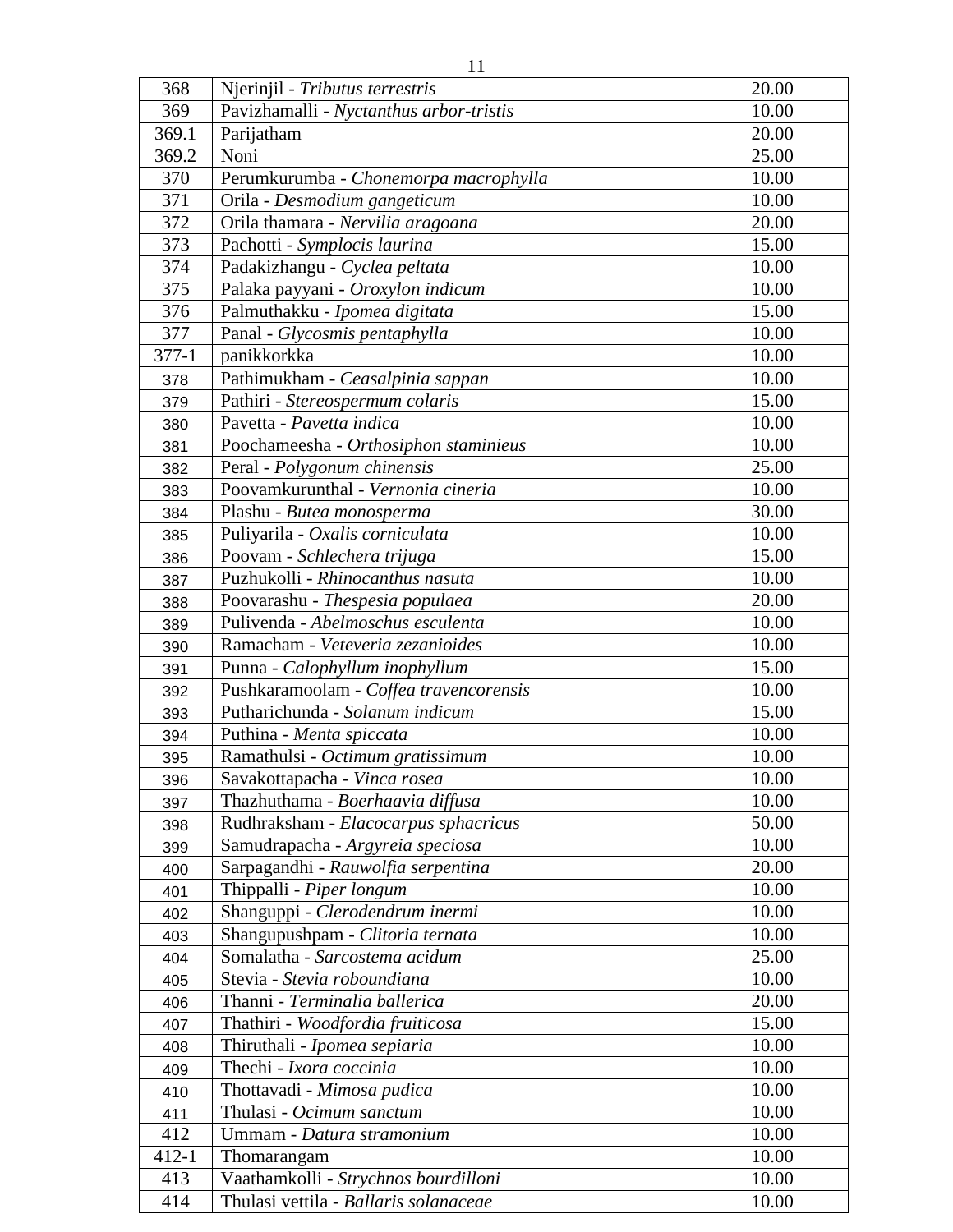|     | 12                                    |       |
|-----|---------------------------------------|-------|
| 415 | Vanila - Vanila planifolia            | 10.00 |
| 416 | Ungu - Derris indica/Pongamia pinnata | 15.00 |
| 417 | Uzhinja - Albizzia odoratiss ima      | 10.00 |
| 418 | Vaaka - Prosopis cineraria            | 10.00 |
| 419 | Vasalacheera -Basella rubra           | 10.00 |
| 420 | Vahni - Tylophora indica              | 50.00 |
| 421 | Vallikanjira -Naravelia zeylanica     | 10.00 |
| 422 | Vallipala - Hygrophyla auriculata     | 10.00 |
| 423 | Vashamooli - Bellaris solanaceae      | 10.00 |
| 424 | Vathakodi - Embelica ribes            | 10.00 |
| 425 | Vayalchulli - Flacourtia jangomas     | 10.00 |
| 426 | Veliparuthi - Plumbago zeylanica      | 10.00 |
| 427 | Vellakayyonni - Strobilanthes sp.     | 10.00 |
| 428 | Vayambu - Acorus calamus              | 10.00 |
| 429 | Vayyamgatha - Pergularia extensa      | 25.00 |
|     |                                       |       |

| 419          | Vasalacheera -Basella rubra<br>10.00    |          |
|--------------|-----------------------------------------|----------|
| 420          | Vahni - Tylophora indica                | 50.00    |
| 421          | Vallikanjira -Naravelia zeylanica       | 10.00    |
| 422          | Vallipala - Hygrophyla auriculata       | 10.00    |
| 423          | Vashamooli - Bellaris solanaceae        | 10.00    |
| 424          | Vathakodi - Embelica ribes              | 10.00    |
| 425          | Vayalchulli - Flacourtia jangomas       | 10.00    |
| 426          | Veliparuthi - Plumbago zeylanica        | 10.00    |
| 427          | Vellakayyonni - Strobilanthes sp.       | 10.00    |
| 428          | Vayambu - Acorus calamus                | 10.00    |
| 429          | Vayyamgatha - Pergularia extensa        | 25.00    |
| 430          | Vellakoduveli - Adenocalymna alliaceae  | 10.00    |
| 431          | Vishnukranthi - Evolvulus alsinoides    | 10.00    |
| 432          | Vishamooli-                             | 10.00    |
| 433          | Veluthullichedi - Pterocarpus marsupium | 10.00    |
| 434          | Vetiver                                 | 2.00     |
| 434-1        | Vetti                                   | 15.00    |
| 435          | Viri - Cardia dichotma                  | 10.00    |
| $435 - 1$    | Visha bhadra                            | 10.00    |
| $435 - 2$    | Vishappacha                             | 10.00    |
| 436.1        | Aloe vera (Kattar vazha)PB              | 15.00    |
| 436.2        | Pacholi (Pogostema patchouli)           | 10.00    |
| 436.3        | Pine (Vateria indica)                   | 25.00    |
|              |                                         |          |
| 436.4        | Lakshmitharu                            | 30.00    |
| 436.5        | Vizhal ( <i>Emblia ribes</i> )          | 10.00    |
| 436.6        | Vanchi (Rotula aquatica)                | 15.00    |
| 436.7        | Vathamkolli (Justicia betonica)         | 10.00    |
| $\mathbf{X}$ | <b>Forest Plants</b>                    | Rate/No. |
| 437          | Acacia catechu (കരിങാലി)<br>(PB)        | 25.00    |
| 438          | Acacia mangium (@o.ml@o)<br>,,          | 20.00    |
| 439          | Adenanthera pavonina (amaiosi)<br>,,    | 10.00    |
| 440          | Aegle marmelos (കൂവളം)<br>,,            | 25.00    |
| 441          | Agathi                                  | 10.00    |
| 442          | Ailanthus triphysa $(a \leq 1)$<br>,,   | 20.00    |
| 443          | Albizia odoratissima (കുന്നിവാക)        | 10.00    |
| 444          | Artocarpus hirsutus (ആഞ്ഞിലി, അയിനി),   | 20.00    |
| 445          | Azadirachta indica (ആര്യവേപ്പ്)<br>,,   | 20.00    |
| 446          | Bambusa bambos (മുള്ളുമുള)<br>,,        | 20.00    |
| 447.1        | Bambusa vulgaris (ammaga)<br>,,         | 30.00    |
| 447.2        | Bambusa vulgaris (മഞ്ഞമുള)<br>(LP)      | 70.00    |
| 448.1        | Bambusa wamin (ബുദ്ധമുള)<br>,,          | 30.00    |
| 448.2        | Bambusa wamin (ബുദ്ധമുള)<br>(LP)        | 70.00    |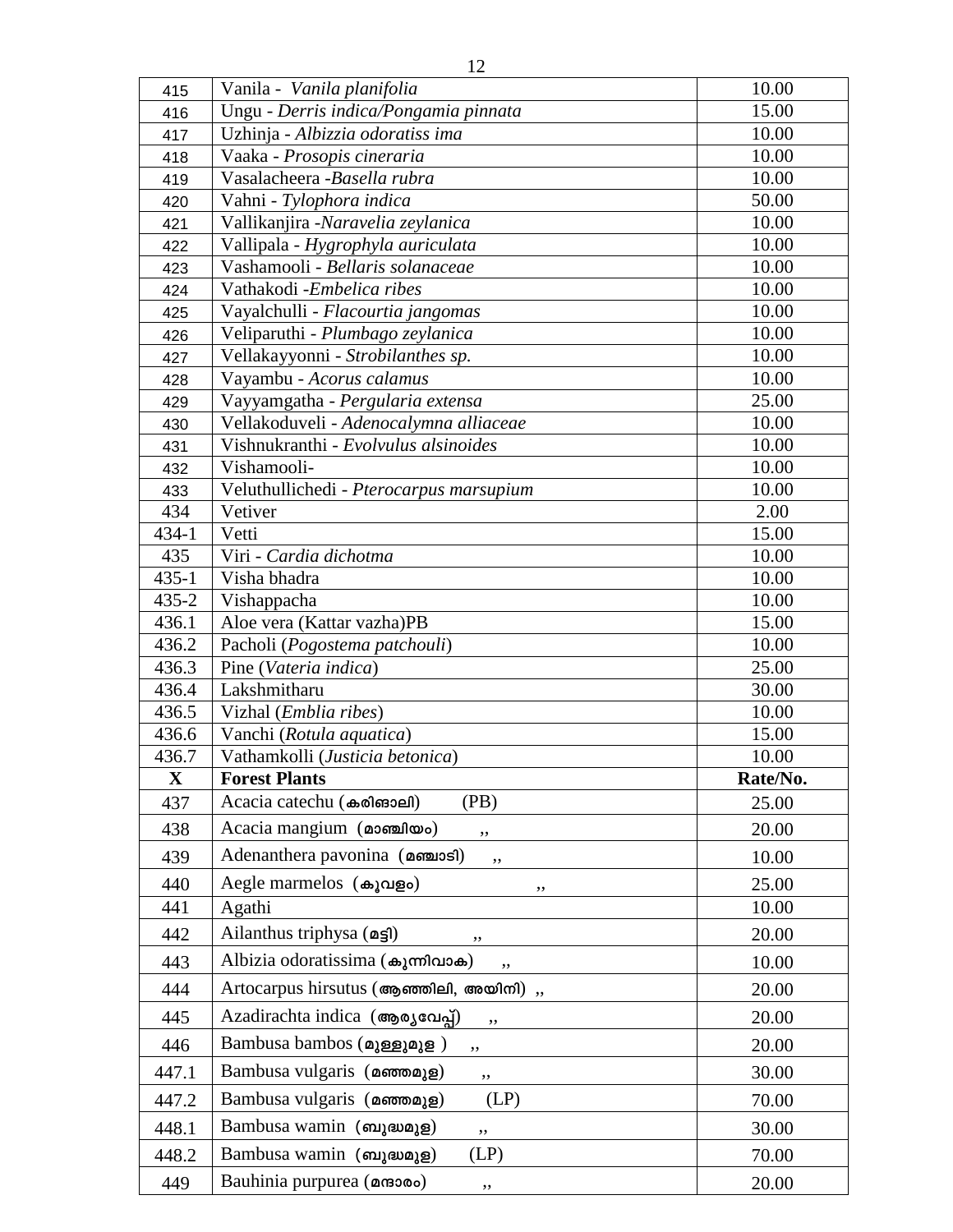| 450   | Bixa orellana (കുപ്പമഞ്ഞൾ)<br>,,                      | 20.00  |  |
|-------|-------------------------------------------------------|--------|--|
| 451   | Briedelia retusa (อาเซิดออก)<br>,,                    | 15.00  |  |
| 452   | Caesalpinia coriaria (condinual)<br>,,                | 20.00  |  |
| 453   | Caesalpinia sappan (പതിമുഖം)<br>,,                    | 15.00  |  |
| 454   | Cassia fistula (കണിക്കൊന്ന)<br>,,                     | 20.00  |  |
| 455   | Cassia nodosa (പിങ്ക് കൊന്ന)<br>,,                    | 20.00  |  |
| 456   | Cassia siamea ( <b>ammosa</b> om)<br>,,               | 20.00  |  |
| 457   | Casuarina equisetifolia (കാറ്റാടി)<br>,,              | 20.00  |  |
| 458   | Champion pana                                         | 50.00  |  |
| 459   | Chooral                                               | 20.00  |  |
| 460   | Cinnamomum camphora (കർപ്പൂരം)<br>60.00<br>, ,        |        |  |
| 461.1 | Cyrtostachys lakka (ചുവന്ന പന) (SP)                   | 30.00  |  |
| 461.2 | Cyrtostachys lakka (ചുവന്ന പന) (MP)                   | 75.00  |  |
| 461.3 | Cyrtostachys lakka (ചുവന്ന പന) (LP)                   | 100.00 |  |
| 462   | Dalbergia latifolia $-$ Seedling (ho«n)               | 15.00  |  |
| 463   | Dalbergia latifolia - Stump $(\alpha$ <sup>9</sup> 5) | 10.00  |  |
| 464   | Delonix regia (வுமலை)<br>(PB)                         | 15.00  |  |
| 465   | Dendrocalamus strictus (ലാത്തിമുള),                   | 20.00  |  |
| 466   | Emblica officinalis ( <sub>omell</sub> )<br>,,        | 20.00  |  |
| 467   | Garcinia cambogia (കൂടംപൂളി)<br>,,                    | 20.00  |  |
| 468   | Gmelina arborea (കുമിഴ്)<br>,,                        | 20.00  |  |
| 469   | Jatropha curcuas (கm<br>,,                            | 10.00  |  |
| 470   | Lagerstroemia speciosa (മണിമരുത്)<br>,,               | 20.00  |  |
| 471   | Leucaena leucocephala (en mºlm)<br>,,                 | 20.00  |  |
| 472   | Licuala grandis (വിശറിപന)<br>,,                       | 15.00  |  |
| 473   | Licuala grandis (விகை) - Pot                          | 100.00 |  |
| 474   | Peltophorum pterocarpum (கോപ്പർപോഡ്),,                | 20.00  |  |
| 475   | Polyalthia longifolia (അരണമരം)<br>,,                  | 20.00  |  |
| 476   | Pongamia pinnata (ഉങ്ങ്)<br>,,                        | 20.00  |  |
| 477   | പേര seedling<br>,,                                    | 20.00  |  |
| 478   | Pterocarpus marsupium (வேணு)<br>,,                    | 20.00  |  |
| 479   | Pterocarpus santalinus (லக்கையாை),                    | 30.00  |  |
| 480.1 | Pullu mula-Bambusa multiplex var. variegate (SP)      | 30.00  |  |
| 480.2 | Pullu mula - Bambusa multiplex var. variegate (LP)    | 70.00  |  |
| 481   | Punica granatum (മാതളം)<br>,,                         | 20.00  |  |
| 482   | Samanea saman (09000)<br>,,                           | 20.00  |  |
| 483   | Santalum album (ചന്ദനം)<br>,,                         | 40.00  |  |
| 484   | Saraca asoka (അശോകം)<br>,,                            | 20.00  |  |
| 485   | Spondias pinnata (അമ്പഴം)<br>20.00<br>,,              |        |  |
| 486   | Swietenia macrophylla (മഹാഗണി),                       | 20.00  |  |
| 487   | Syzygium cumini (ഞാവൽ)<br>20.00                       |        |  |
| 488   | Tamarindus Indica (வுதி) Seedling<br>,,               | 15.00  |  |
| 489   | Tectona grandis - Seedling (comes)<br>,,              | 15.00  |  |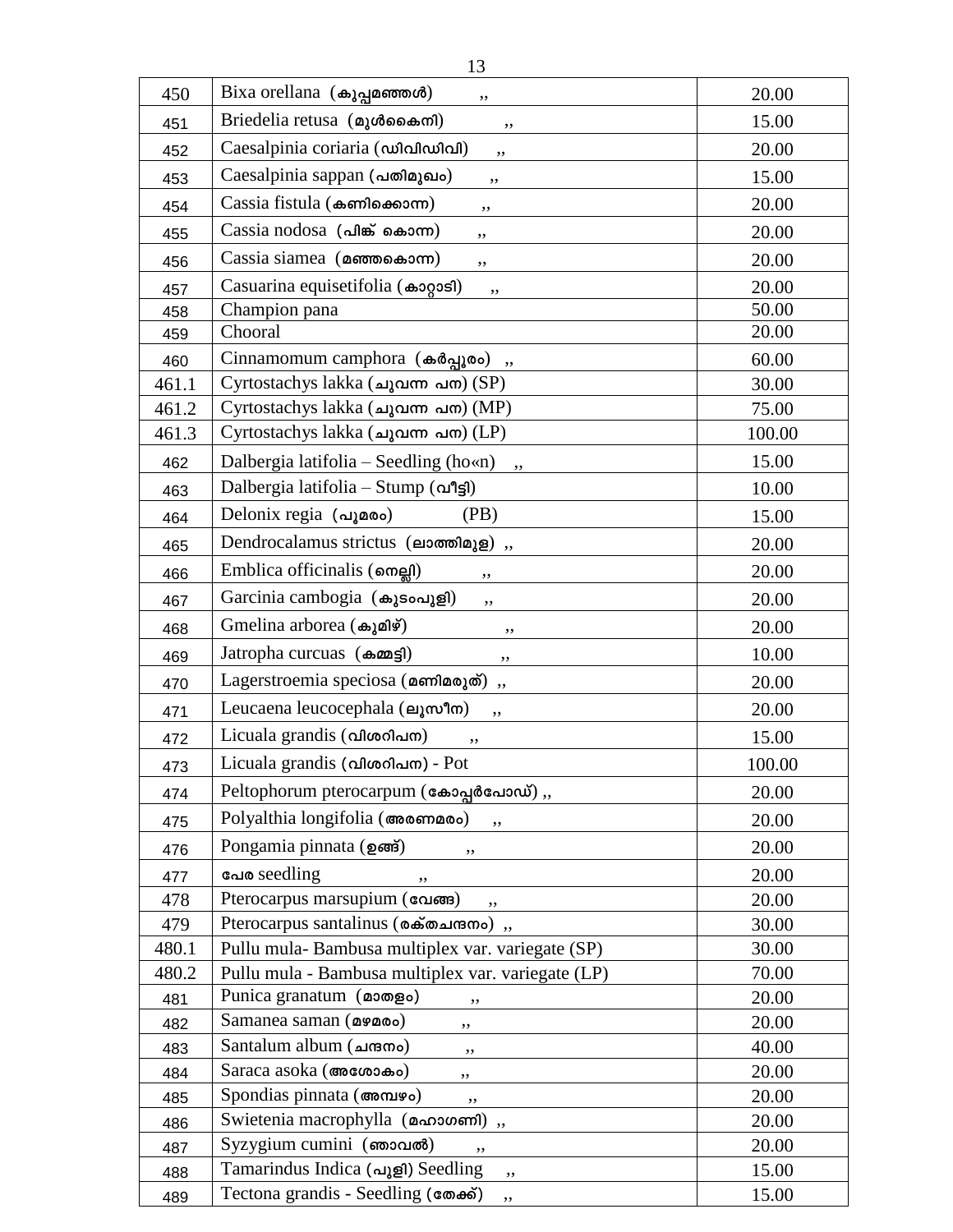| 490            |                                                                 |                 |
|----------------|-----------------------------------------------------------------|-----------------|
|                | Tectona grandis - Stump $(\cos \theta)$                         | 20.00           |
| 491            | Terminalia arjuna (mlิติอดาตั)<br>(PB)                          | 20.00           |
| 491.1          | Terminalia crenulata (കരിമരുത്)                                 | 10.00           |
| 492            | Terminalia catappa (masoo)<br>,,                                | 20.00           |
| 493            | Vateria indica (Kunthirikkam)                                   | 25.00           |
| 493.1          | Karimaram                                                       | 25.00           |
| 493.2          | Mimusops elengi (ஐவணலி)                                         | 15.00           |
| 493.3          | Morinda citrifolia (cmom)                                       |                 |
|                |                                                                 | 25.00           |
| XI             | <b>Forage Plants</b>                                            | Rate/No.        |
| 494            | Congosignal Grass seed/kg                                       | 70.00           |
| 495            | 200.00<br>Fodder cowpea seed/kg                                 |                 |
| 496            | Fodder cuttings (2 Node/cutting)- All vareities                 | 1.00            |
| 497            | Fodder slips - Hybrid Napier (rate/slip)                        | 1.00            |
| 498            | Fodder slips- Guinea grass & other vareities (rate/slip)        | 0.75            |
| 499            | Panicum Grass seed/kg                                           | 180.00          |
| 499.a          | Stylosanthes seed/kg                                            | 170.00          |
| 499.b          | Rice bean seed/kg                                               | 200.00          |
|                |                                                                 |                 |
| XII            | <b>Tuber Crops</b>                                              | Rate/No.        |
| 500            | Coleus clippings                                                | 1.50<br>6.00    |
| 501            | Tapioca stem - (Per metre)                                      |                 |
|                | Other Tuber crop seed as per market rates fixed by the          |                 |
|                | University from time to time                                    |                 |
|                |                                                                 |                 |
|                | <b>Tissue culture plants</b>                                    |                 |
| <b>XIII</b>    |                                                                 |                 |
| 502            | Banana TC Plants (PB) Nendran                                   | 25.00           |
| 503            | Banana Special vareity (Kadali, Njalipoovan)                    | 30.00           |
| 503.1          | Banana TC bottle with 10 plantlets                              | 125.00          |
| 503.2          | Banana - Mintoli & Special Varieties (chengalikodan) (PB)       | 35.00           |
| 503.3          | Banana - Nendran                                                | 15.00           |
| 503.4          | Grand Naine (PB)                                                | 15.00           |
| 504            | Curry leaf (PB) (Improved varieties)                            | 25.00           |
| 505            | Passion fruit (PB)                                              | 25.00           |
| 506            | Pineapple-Amrutha- 5 inch in size                               | 10.00           |
| 507            | Pineapple-Amrutha-8 inch in size                                | 15.00           |
| 508            | Pineapple Ordinary variety                                      | 15.00           |
| $508-a$        | TC pineapple MD -2                                              | 20.00           |
| 508.1          | Pineapple TC bottle with 10 plantlets                           | 125.00          |
| 508.2          | Pepper (virus indexed) (PB)                                     | 15.00           |
| 508.3          | Gerbera TC (PB)                                                 | 25.00           |
|                | <b>Orchid plants</b>                                            |                 |
|                |                                                                 |                 |
| 508.4          | Dendrobium - 2 inch size NP                                     | 30.00           |
| 508.5          | Dendrobium - 3 inch size NP                                     | 50.00           |
| 508.6          | Dendrobium - 4 inch size SP                                     | 75.00           |
| 508.7          | Dendrobium - 5 inch size MP                                     | 100.00          |
| 508.8<br>508.9 | Dendrobium - Flowering size MP<br>Phalaenopsis - 2 inch size NP | 150.00<br>50.00 |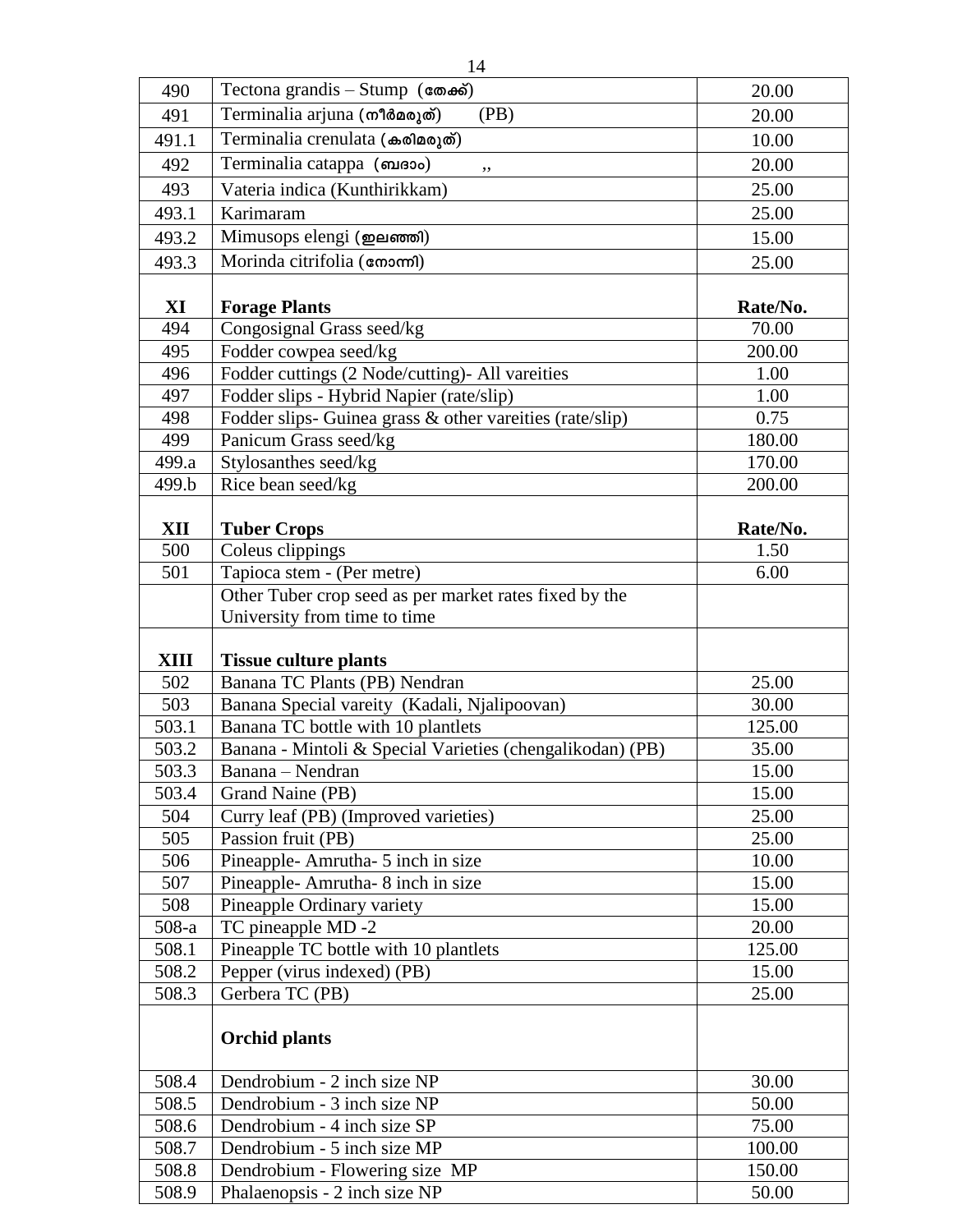| 508.10     | Phalaenopsis - 3 inch size NP                             | 75.00          |
|------------|-----------------------------------------------------------|----------------|
| 508.11     | Phalaenopsis - 4 inch size SP                             | 100.00         |
| 508.12     | Phalaenopsis - Flowering size MP                          | 300.00         |
| 508.13     | Vanda - 3 inch size<br><b>NP</b>                          | 50.00          |
| 508.14     | <b>SP</b><br>Vanda - 4 inch size                          | 75.00          |
| 508.15     | Vanda - 5 inch size<br><b>MP</b>                          | 100.00         |
| <b>XIV</b> | Bio control agents and other items                        | Rate/kg        |
| 509        | Azolla (Fresh, green)                                     | 50.00          |
| 510        | Beehive with colony (with two super)                      | 1000.00/colony |
| 511.1      | Coir pith compost / Kg.                                   | 15.00          |
| 511.2      | Enriched Coirpith compost / Kg.<br>20.00                  |                |
| 512        | Earth Worms (per kg - around 1000 nos)<br>700.00          |                |
|            | Entomo pathogenic fungi (Beaveria bassiana, Lecanicillium |                |
| 513        | lecanii, Metarhizium anisoplial) per kg                   | 75.00          |
| 514        | EPN- Heterorhabditis-infected larvae                      | 1.5/cadaver    |
| 515        | Mushroom - spawn<br>$(300g \text{ pkt})$                  | 40.00          |
| 516        | Mushroom - Mother spawn (150.00/300g bottle)              | 200.00         |
| 517        | a) Pseudomonas fluorescens talc form                      | 75.00          |
|            | b) Pseudomonas liquid form                                | 500/1 Ltr      |
|            | c) Pseudomonas Chitin -enriched talc form                 | 90.00          |
| 518        | Spodoptera litura NPV                                     | 500/1 Ltr      |
| 519        | Trichoderma - 1 Kg.                                       | 105.00         |
| 519.1      | Trichoderma 500 g packet                                  | 55.00          |
| 519.2      | Trichoderma 250 g packet                                  | 30.00          |
| 520        | Tricho card (per CC)                                      | $40.00$ /cc    |
| 521        | Vermi compost (per kg)                                    | 20.00          |
| $521-a$    | Enriched vermi compost (per kg)                           | 25.00          |
| $521-b$    | Tobacco decoction kit                                     | 50.00          |
| $521-c$    | Enriched cowdung powder                                   | 20.00          |
| $521-d$    | Spent mushroom compost                                    | 15.00          |
| $521-e$    | Suchitha enriched org.manure(per kg)                      | 50.00          |
| $521-f$    | Suchitha waste processing kit(per kg)                     | 2.50           |
| $521-g$    | KAU Sampoorna Multi Mix(per kg)                           | 200.00         |
| 521-h      | KAU Sampoorna-500 g packet                                | 100.00         |
| $521 - i$  | KAU Sampoorna-250 g packet                                | 60.00          |
| $521 - j$  | KAU Sampoorna-100 g packet                                | 30.00          |
| 522.1      | Azosprillium in talc/kg                                   | 75.00          |
| 522.2      | Phospho - solubilising bacterial -in talc/kg              | 75.00          |
| 522.3      | Mycorrhiza – soil based / kg.                             | 75.00          |
| XV         | <b>Scions</b>                                             | Rate/No        |
| 523        | Cashew                                                    | 1.00           |
| 523.1      | Cashew seed nut (per kg)                                  | 250.00         |
| 524        | Jack                                                      | 2.00           |
| 525        | Mango                                                     | 1.00           |
| 526        | Sapota                                                    | 1.00           |
| 526.1      | Philosan/Pulasan(Seedling) PB                             | 50.00          |
| 526.2      | Philosan graft                                            | 100.00         |
|            |                                                           |                |